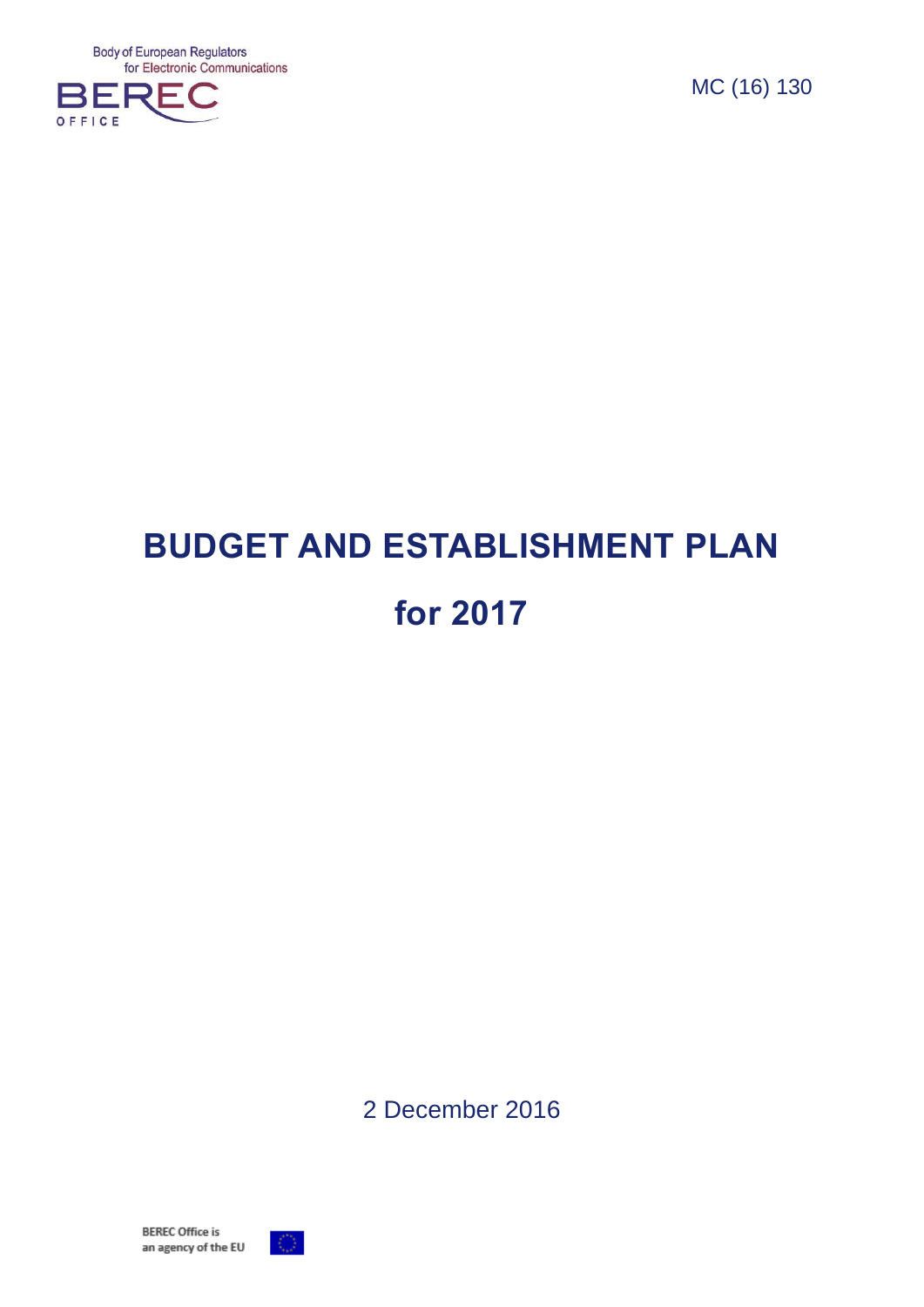# **Contents**

| Table 2: Statement of revenue of the BEREC Office budget for 2017 9                     |  |
|-----------------------------------------------------------------------------------------|--|
| Table 3: Statement of expenditure of the BEREC Office budget for 2017 - budget lines 10 |  |
|                                                                                         |  |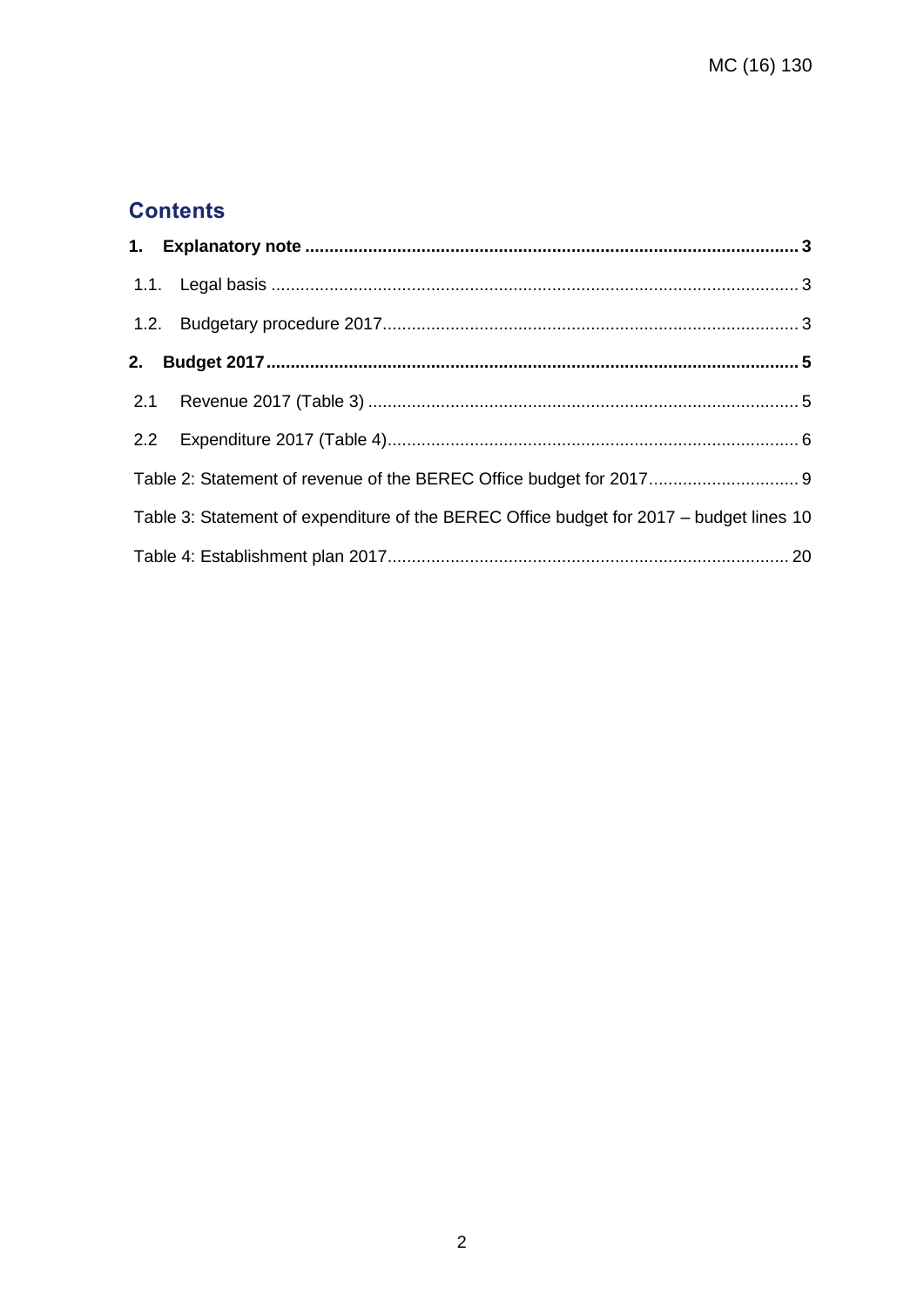# <span id="page-2-0"></span>**1. Explanatory note**

### <span id="page-2-1"></span>**1.1. Legal basis**

Regulation (EC) No. 1211/2009 of the European Parliament and of the Council of 25 November 2009 establishing the Body of European Regulators for Electronic Communications (BEREC) and the Office<sup>1</sup> (hereafter, 'the BEREC Regulation').

Decision MC/2014/01<sup>2</sup> of the Management Committee of the Office of the Body of European Regulators for Electronic Communications (BEREC) on the financial regulation applicable to the BEREC Office in conformity with the framework Financial Regulation for the bodies referred to in Article 208 of Council regulation (EU, Euratom) No 966/2012 on the Financial regulation applicable to the general budget of the European Union<sup>3</sup> (hereafter, 'the BEREC Office Financial Regulation').

General Budget of the EU for 2017<sup>4</sup>

### <span id="page-2-2"></span>**1.2. Budgetary procedure 2017**

#### 1.2.1 Draft budget

In accordance with the provisions of Article 32 of the BEREC Office Financial Regulation on 28 January 2016, be electronic voting procedure, the Management Committee adopted a programming document containing multi-annual and annual programming of the BEREC Office for the period 2017-2019.

The draft multiannual programme set out the overall strategic programming including objectives, expected results and performance indicators and the resource programming including multi-annual budget and staff, including the indicative budget and staff resource programming, which has been communicated to the Commission and the Budgetary Authority (the European Parliament and the Council of the EU), as required by Article 33 of the BEREC Office Financial Regulation and Article 12 (1) of the BEREC Regulation.

In addition to the forecast for the European Union contributions the budgetary surplus of previous year N-2 (assigned revenues deriving from previous years' surpluses), i.e. budget outturn 2015 is included in the estimate, as requested by the Directorate-General for Budget of the European Commission (see Table 1 below).

-

<sup>1</sup> OJ L 337, 18.12.2009, p. 1

<sup>2</sup> [http://berec.europa.eu/eng/document\\_register/subject\\_matter/berec\\_office/download/0/3976](http://berec.europa.eu/eng/document_register/subject_matter/berec_office/download/0/3976-decision-of-the-berec-office-mc-on-the-f_0.pdf) [decision-of-the-berec-office-mc-on-the-f\\_0.pdf](http://berec.europa.eu/eng/document_register/subject_matter/berec_office/download/0/3976-decision-of-the-berec-office-mc-on-the-f_0.pdf)

<sup>3</sup> OJ L 298, 26.10.2012, p.1

<sup>4</sup> Reference to follow, as soon as the budget is adopted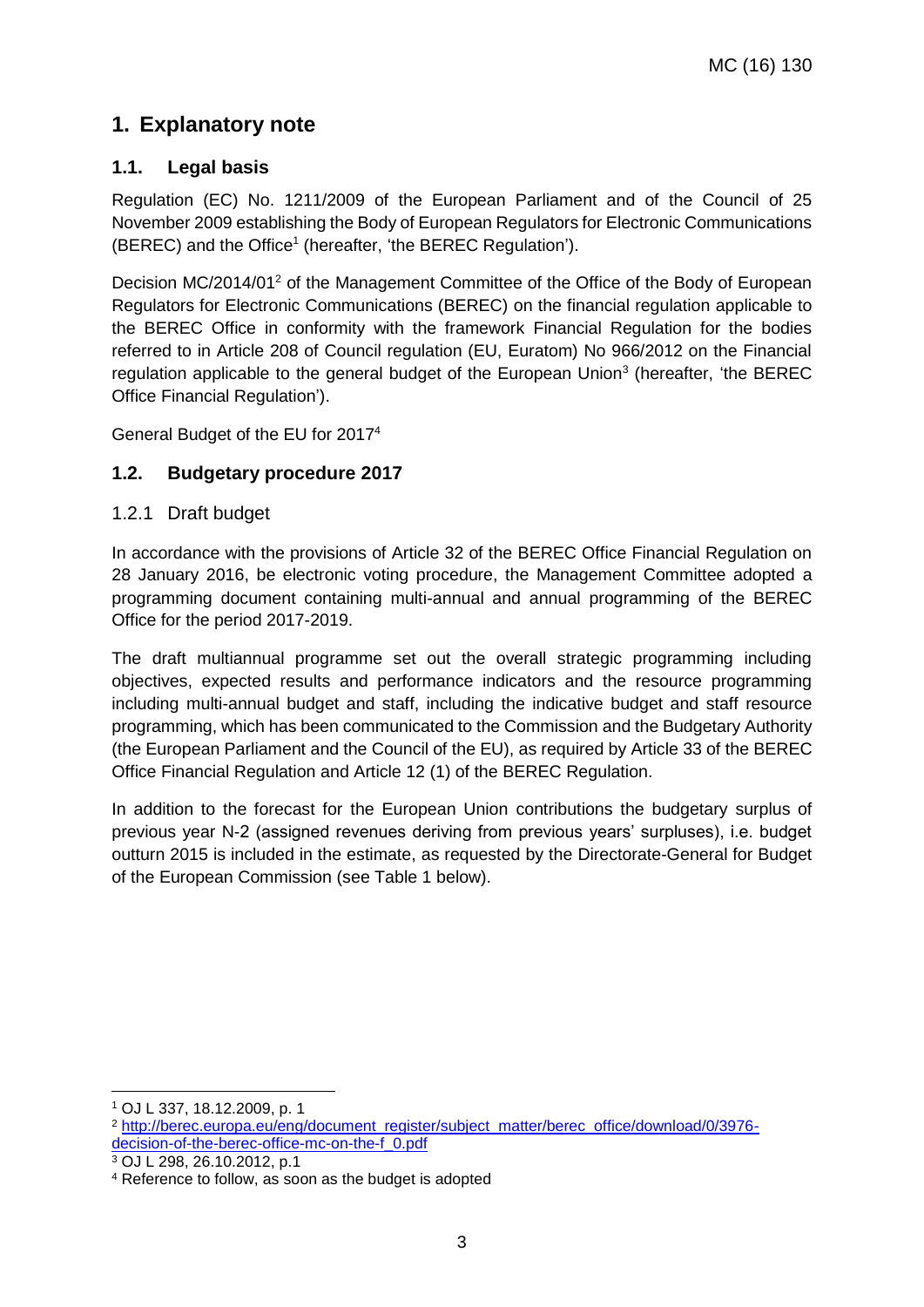Table 1: BEREC Office Revenue as transmitted to the Commission on 31 January 2016 (Financial Statement 2017<sup>5</sup> ).

|                                                                                                                 | <b>Revenues</b>                                      |           |                       |                             |                  |  |  |  |  |  |  |
|-----------------------------------------------------------------------------------------------------------------|------------------------------------------------------|-----------|-----------------------|-----------------------------|------------------|--|--|--|--|--|--|
| <b>REVENUES</b>                                                                                                 |                                                      |           | <b>Budget 2017</b>    | <b>VAR</b>                  |                  |  |  |  |  |  |  |
|                                                                                                                 | <b>Executed Budget</b><br><b>Budget 2016</b><br>2015 |           | <b>Agency request</b> | <b>Authorised</b><br>budget | 2017/2016<br>(%) |  |  |  |  |  |  |
| <b>1 REVENUE FROM FEES AND CHARGES</b><br>(including balancing reserve from previous<br>years surplus)          |                                                      |           |                       |                             |                  |  |  |  |  |  |  |
| <b>2 EU CONTRIBUTION</b>                                                                                        | 4 017 244                                            | 4 246 000 | 4 246 000             | 4 246 000                   | 0%               |  |  |  |  |  |  |
| - Of which assigned revenues deriving from<br>previous years' surpluses                                         | 519 101                                              | 174 000   | 220 167               | 220 167                     | 26.53%           |  |  |  |  |  |  |
| <b>3 THIRD COUNTRIES CONTRIBUTION</b><br>(incl. EEA/EFTA and candidate countries)                               |                                                      | p.m.      | p.m.                  | p.m.                        |                  |  |  |  |  |  |  |
| - Of which EEA/EFTA (excl. Switzerland)                                                                         |                                                      | p.m.      | p.m. (2)              | p.m. (2)                    |                  |  |  |  |  |  |  |
| - Of which candidate countries                                                                                  |                                                      |           |                       |                             |                  |  |  |  |  |  |  |
| <b>4 OTHER CONTRIBUTIONS</b>                                                                                    |                                                      | p.m.      | p.m. (3)              | p.m. (3)                    |                  |  |  |  |  |  |  |
| - Of which additional EU funding stemming from<br>ad hoc grants (FFR Art.7)                                     |                                                      |           |                       |                             |                  |  |  |  |  |  |  |
| - Of which additional EU funding stemming from<br>delegation agreements (FFR Art.8)                             |                                                      |           |                       |                             |                  |  |  |  |  |  |  |
| <b>5 ADMINISTRATIVE OPERATIONS</b>                                                                              | 6695(1)                                              | p.m.      | p.m.                  | p.m.                        |                  |  |  |  |  |  |  |
| - Of which interest generated by funds paid by<br>the Commission by way of the EU contribution<br>(FFR Art. 58) |                                                      | p.m.      | p.m.                  | p.m.                        |                  |  |  |  |  |  |  |
| <b>6 REVENUES FROM SERVICES</b><br><b>RENDERED AGAINST PAYMENT</b>                                              |                                                      |           |                       |                             |                  |  |  |  |  |  |  |
| <b>7 CORRECTION OF BUDGETARY</b><br><b>IMBALANCES</b>                                                           |                                                      |           |                       |                             |                  |  |  |  |  |  |  |
| <b>TOTAL</b>                                                                                                    | 4 023 939                                            | 4 246 000 | 4 246 000             | 4 246 000                   | $0\%$            |  |  |  |  |  |  |

- (1) EUR 5 298 reimbursement by the Translation Centre of their price stability reserve to all the customers this revenue should be considered as general revenue and cannot be used for expenditure + EUR 1 396.65 of interest generated by funds paid by the EC in quarter 4/2014 – quarter 3/2015. Both amounts will be taken into account in the calculation of the budget result at the annual closure of the accounts of the agencies as foreseen in Article 20 FFR and will be recovered by the EC in 2016 as a part of the surplus. We have included the interest rate in 'other income', but it is not mentioned in expenditure, as this amount was not foreseen in the Budget and did not give rights to expenditure. In the budget outturn it is retaken and this way the balance of the year takes into account as to be returned to the Commission.
- (2) Subject to the signature of the Agreement with EFTA countries: should the agreement be signed, the EFTA contribution (estimated at 2.97%) should be 112 375 for 2016 and 111 113 for 2017 (1.12 % less than for 2016).
- (3) Voluntary contributions from MS or their NRAs: should the Board of Regulators decide to approve such contributions, a new budgetary procedure will be launched.

-

<sup>5</sup> See document MC (16) 05.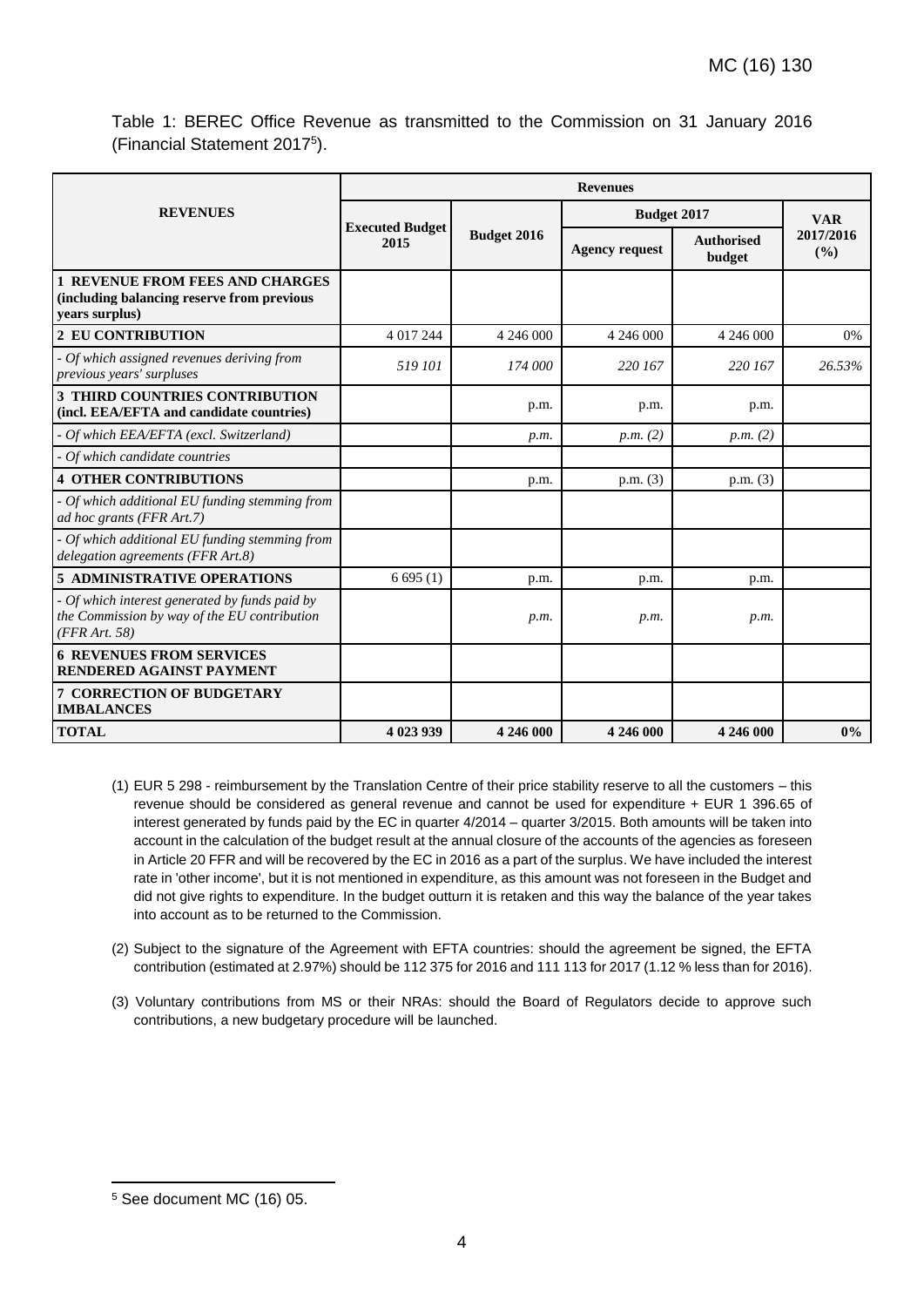## <span id="page-4-0"></span>**2. Budget 2017**

The Budgetary Authority approves the budget (revenues and planned expenditures) WITHOUT:

- Surplus, as the surplus amount comes back from previously approved budget

- EFTA and NRA contributions, as these are not under the sole authority of the Budgetary Authority.

The Budgetary Authority approves only the overall budget, without going into detail at the level of budget items.

The General Budget of the EU for 2017 was definitely adopted on 1 December 2016 at the same level as it envisages maintaining the EU subsidy at the level requested by the BEREC Office, namely: EUR 4 025 833. For reference, please see column 'Budget Forecast 2017' (EUR 4 246 000) in Table 1, by excluding assigned revenues from previous years' surpluses (EUR 220 167) that results in the 'fresh' EU contribution (EUR 4,025,833).

Budget 2015 includes transfers.

Budget 2016 includes transfers.

#### <span id="page-4-1"></span>**2.1 Revenue 2017 (Table 3)**

The sources of revenue for 2017 are:

- A contribution from the European Union of EUR 4 246 000 which consists of:
	- EUR 4 026 000<sup>6</sup>: main subsidy from the EU voted by the budgetary authority;
	- EUR 220 000<sup>7</sup> : budget outturn (surplus) 2015.
		- o ;
- EEA-EFTA contribution which is subject to the signature of the agreement. In anticipation of this revenue not to be collected this item is marked as "p.m." (*pro memoria*) in the Statement of revenue of the BEREC Office budget for 2017 (Table 3).
- Financial contribution from Member States or from NRAs: according to Article 5(2) of the BEREC Regulation is voluntary and subject to approval by the Board of Regulators (hereafter, BoR). In anticipation of this revenue not to be collected this item is marked as "p.m." in the Statement of revenue of the BEREC Office budget for 2017 (Table 3).
- Revenue from administrative operations which consists of:
	- $\circ$  The interest generated by funds paid by the Commission by way of the EU contribution. It is not assigned revenue, therefore the BEREC Office cannot use the interest amount for expenditure. The amount should be returned together with the surplus and, therefore, will reduce the fresh credit for year N+2.

-

<sup>6</sup> Rounded figures from 4,025,833.44

<sup>7</sup> Rounded figures from 220,166.56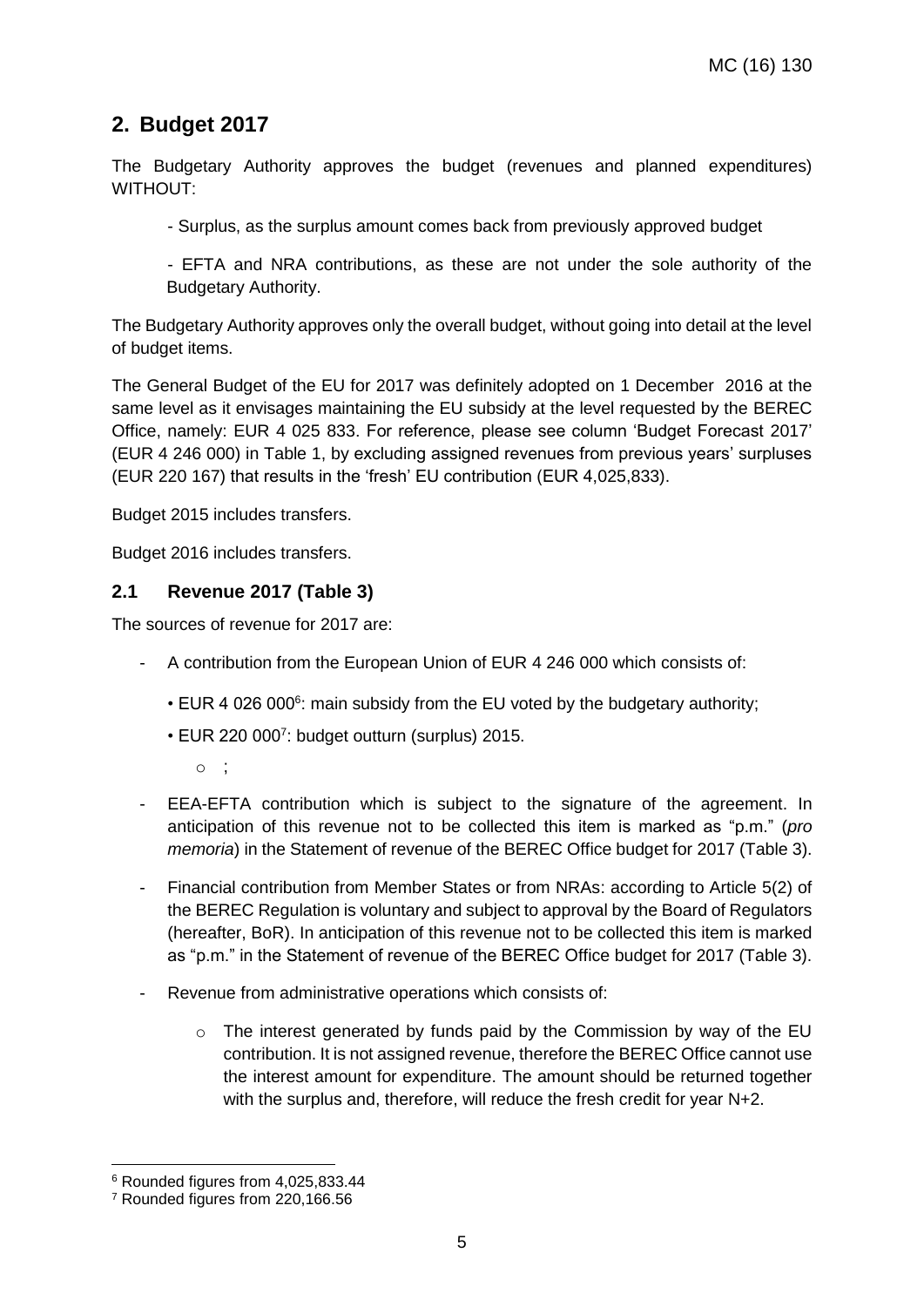$\circ$  Revenue from other administrative operations – the amounts are not certain.

Taking into account the aforementioned information, the interest generated by funds paid by the Commission and revenue from other administrative operations are shown in the budget as p.m. revenue items and are not considered in expenditure.

The total revenue in 2017 is therefore EUR 4 246 000.

According to Article 37 (1) of the BEREC Office Financial Regulation in the statement of revenue the budget of the Office shall show:

- (a) the estimated revenue of the Office for the financial year concerned (year N, i.e. 2017);
- (b) the estimated revenue for the preceding financial year (2016) and the revenue for year N-2 (2015);
- (c) appropriate remarks on each revenue line.

#### <span id="page-5-0"></span>**2.2 Expenditure 2017 (Table 4)**

According to Article 11 of the BEREC Regulation, the expenditure of the BEREC Office shall cover staff (Title 1), administrative and infrastructure expenditures (Title 2) and operational expenses (Title 3).

When presenting its budget for planned expenditures, the BEREC Office is required to consider the following:

• expenditure appropriations have to be specified by Titles, Chapters, Articles and Items (budget lines);

• budgetary surplus for the year 2015 which will be used for expenditures in the current respective year (2017) has to be divided between Chapters, Articles and Items (budget lines) in proportion to the EU contribution under each Title.

According to Article 37 (2) of the BEREC Office Financial Regulation in the statement of expenditure the budget of the Office shall show:

- (a) the commitment and payment appropriations for year N (2017);
- (b) the commitment and payment appropriations for the preceding financial year (2016), and the expenditure committed and the expenditure paid in year N-2 (2015) – the latter also expressed as a percentage of the budget of the Union body of year N (2017);
- (d) appropriate remarks on each subdivision.

Certain activities and sub-activities to be performed by the BEREC Office during the financial year 2017 were reviewed and clarified during the preparation of the final draft of the Annual and Multiannual Programming of the BEREC Office Activities for 2017-2019 (MC (16) 136). Therefore, in accordance with the afore-mentioned document and in particular the Work Programme for 2017 approved by the Management Committee a reallocation of the budget between the different Titles and Chapters has been done to take into account the following considerations:

Title 1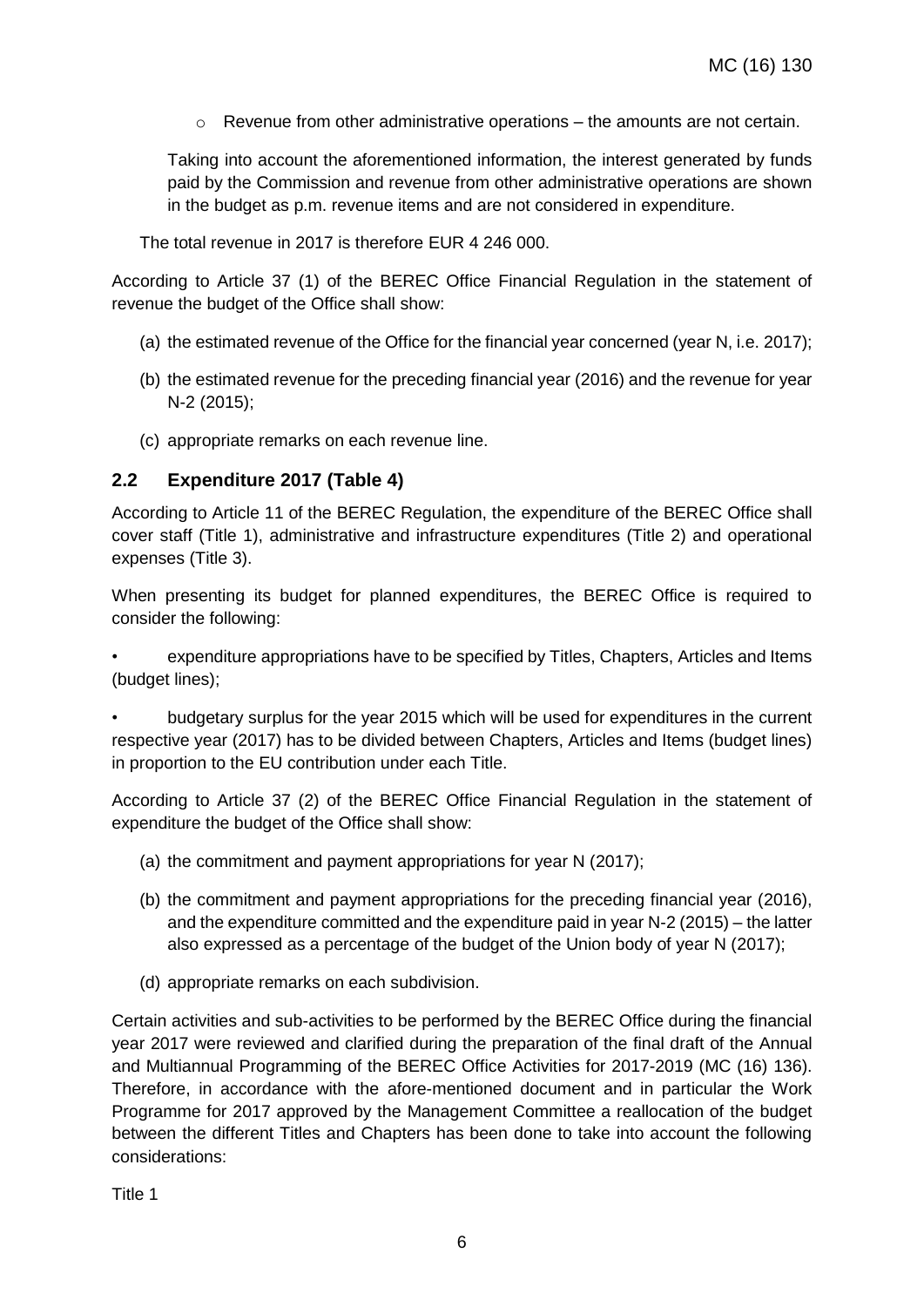The amounts requested in Title 1 have been based on realistic assumptions as to the number of staff to be actually recruited in 2017 and the reclassification of staff in 2017. The BEREC Office expects to operate under a fully staffed situation in 2017 and the associated costs have also been calculated on the basis of these assumptions. The budget has been adjusted to take into account the reduction of 1 AST post as of 1 January 2017, as indicated in EU Budget 2017.

The estimated budgetary impact of salary adjustments has also been taken into account and consequently the Chapter for salaries and allowances is slightly increased for 2017.

The BEREC Office has planned expanding the audio-video conference facility and therefore the expenditure on missions is slightly decreased. The budget for trainings in 2017 is also slightly decreased due to the fact that the current contract in force for language trainings will expire in December 2017 and the BEREC Office will sign a new contract with a start date in January 2018.

In the absence of European school in the Republic of Latvia in May 2016 the BEREC Office established internal rules for financing multilingual tuition for the dependent children of the BEREC Office staff in the Republic of Latvia, which will be covered by Chapter 16' External service' which has led to the need to increase the planned expenditure under Title 1 and specifically under the above-mentioned Chapter.

Under the same Chapter the BEREC Office will ensure the payment of grants and other associated expenditure to trainees on the basis of the official BEREC Office Traineeship Programme approved by the Management Committee in June 2016, the sharing of the Internal Control Coordinator Assistant function (under a Service Level Agreement (SLA) with ENISA), the provision of technical HR services and translation of vacancy notices in all official languages of the EU.

The BEREC Office has planned a team event in the middle of 2017, which will be dedicated to improving the planning of activities, including human and financial resources, which has led to significant increase of the planned expenditure in item (budget line) 1700 compared to 2016.

#### Title 2

In September 2016 the BEREC Office signed an up-dated lease agreement with the Stateowned company VNI with an increased price of the rent for its premises. As of 2017 the BEREC Office has requested additional rooms from the property manager, which may lead to further increase in the rent. Furthermore, the BEREC Office considers signing a new contract for renting parking lots for staff and visitors. This is reflected in an increase under of the expenditure for Rental of buildings and associated costs.

An increase in the information and communication technology spending is required for the potential renewal of part of the BEREC Office computer equipment, acquisition and prolongation of licenses for the administrative work tools and applications, as well as for paying for external data processing services, including the annual and hosting fees for ABAC, HERMES-ARES-NomCom (HAN), Sysper, the fees for maintaining IT security (under an MoU with the EU CERT), provision of external IT services, off-site storage of data (SLA with ENISA) as well as for access to DG DIGIT procurement procedures (new SLA). The inclusion of expenditure for the three new agreements with the Commission, in particular for HAN, Sysper and EU CERT is reflected in substantial increase of expenditure of other external data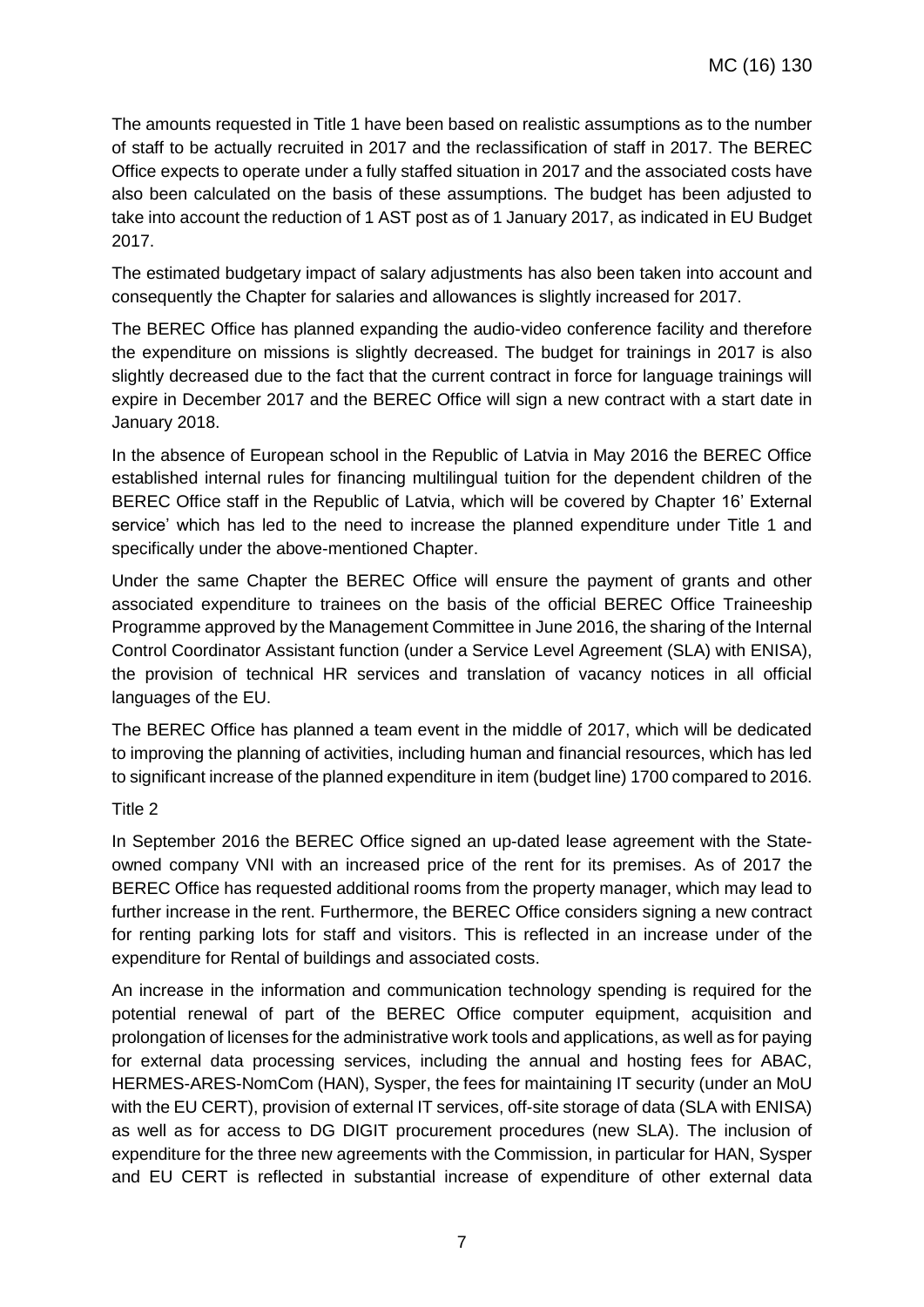processing services.

Taking into account the actual costs on publications, expenditure under movable property and associated costs is substantially decreased.

In addition to legal expenses and office supplies the chapter 'Current administrative expenditure' includes expenditure related to the BEREC Office budget publications in the Official Journal, as well as translations and/or other language requests related to the BEREC Office documents, budgetary and legal issues.

It also takes into account the costs of outsourcing the services of the Accounting Officer that is reflected in an increase of the other operating expenditure.

The expenditure for external audit services has been transferred from budget line 2359 'Other financial charges' to budget line 2359 'Other operating expenses' as the latter has been considered as a more appropriate one. However, this move can be considered as technical adjustment without budgetary impact on Title 2 as a whole.

Taking into account the actual spending on general meetings in 2016 and the intention to continue organising Open Door Days at the BEREC Office, as well as other promotional and/or communication activities, strictly linked to the BEREC Office, the spending under meeting expenses is increased.

#### Title 3

The expenditure under Title 3 has been decreased based on the actual level of expenditure in 2016 and the planned activities in the Work Programme 2017.

Additionally, to match the revised BEREC Office activity based budget model two budget lines in Chapter 30 and two budget lines in Chapter 31 have been merged, as follows:

- Chapter 30: Budget lines 3001 and 3003 have been merged, as all activities on collection, exchange and transmission of information have been planned together with the activities in support to BEREC EWGs.
- Chapter 31: Budget lines 3101 and 3102 have been merged, as the provision of advice and other ad-hoc services to BEREC and other parties have been planned under 'Other support to BEREC and NRAs'.

Additionally the support to BEREC EWGs is decreased to reflect the actual spending in 2016 and due to the fact that one low-value study is planned as support to BEREC and the NRAs instead of support to the EWGs. Under this Chapter the BEREC Office has planned expanding the audio-video and conference facility and continuing the full support to EWGs already provided by the Programme Management Unit, including for reimbursement of experts participation in EWG meetings.

The expenditure under Support to BEREC and NRAs is slightly increase to reflect the additional low-value study to be commissioned in support to BEREC. This chapter will be used also for covering potential costs of update and maintenance of the BERECNet collaboration tool, BEREC website and necessity to reply to the request to provide electronic communications regulatory training to NRA's staff.

Further details are provided in table 3.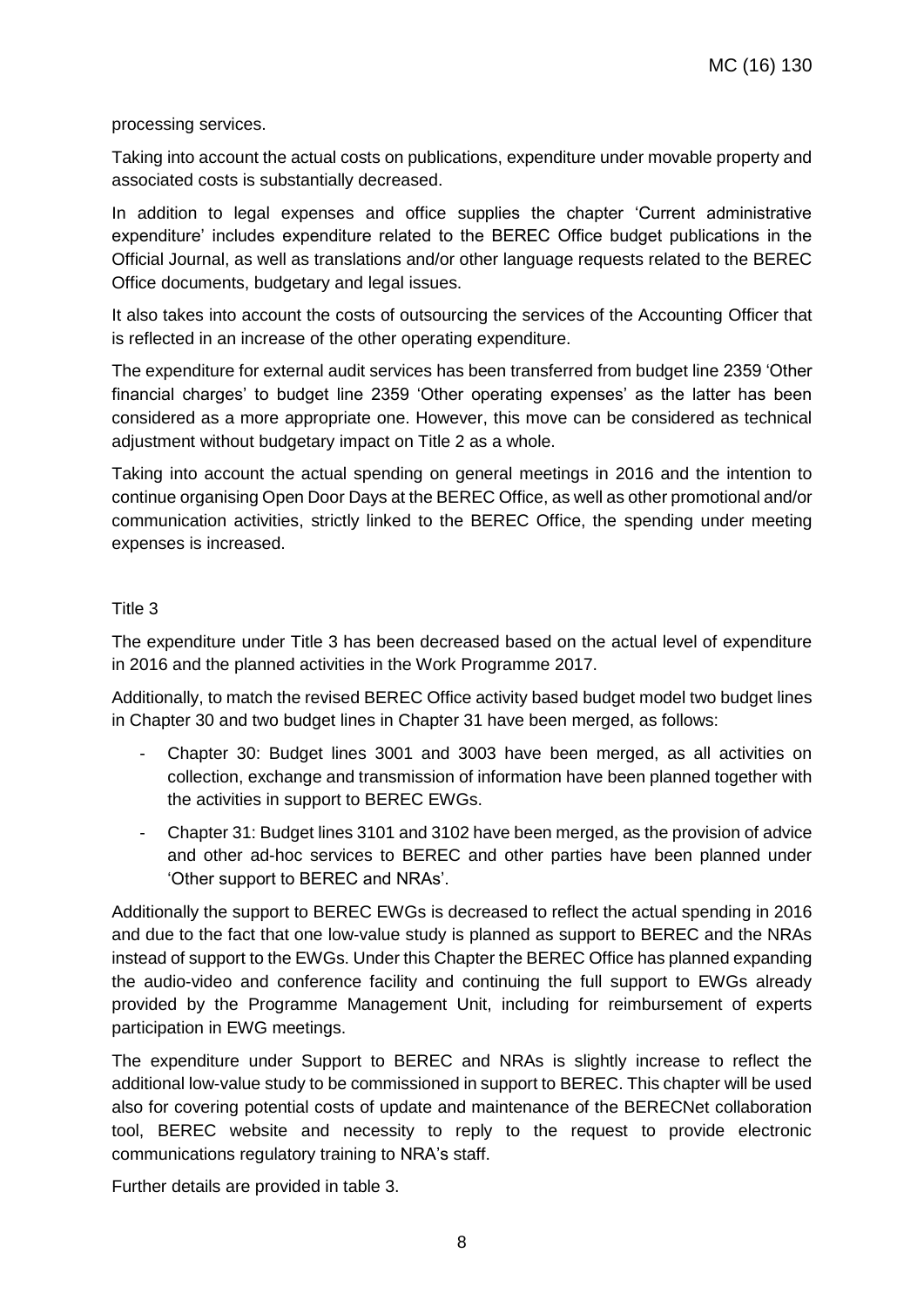# **Table 2: Statement of revenue of the BEREC Office budget for 2017**

<span id="page-8-0"></span>

|               |                                                                                        | <b>Revenue</b> |           | <b>Estimated revenue</b> |                                                                                                                                                                                                                                                                                                                                                                       |
|---------------|----------------------------------------------------------------------------------------|----------------|-----------|--------------------------|-----------------------------------------------------------------------------------------------------------------------------------------------------------------------------------------------------------------------------------------------------------------------------------------------------------------------------------------------------------------------|
|               | <b>Description</b>                                                                     |                |           |                          | <b>Remarks</b>                                                                                                                                                                                                                                                                                                                                                        |
| <b>Budget</b> |                                                                                        | 2015           | 2016      | 2017                     |                                                                                                                                                                                                                                                                                                                                                                       |
| <b>Titles</b> |                                                                                        |                |           |                          |                                                                                                                                                                                                                                                                                                                                                                       |
| 20            | European Union subsidy                                                                 |                |           |                          |                                                                                                                                                                                                                                                                                                                                                                       |
| 2000          | European Union subsidy                                                                 | 4 017 244      | 4 246 000 | 4 246 000                | Regulation (EC) No 1211/2009 of the European Parliament and of the Council of 25 November 2009<br>establishing the Body of European Regulators for Electronic Communications (BEREC) and the<br>Office (OJ L 337, 18.12.2009, p.1). Pursuant to article $11(1)(a)$ a subsidy for the Office is entered in<br>the Commission Section of the general EU budget          |
|               | European Union main subsidy                                                            | 3 498 143      | 4 072 000 | 4 0 25 8 33              | Rounded to thousands in 2016 (from 4 071 542)                                                                                                                                                                                                                                                                                                                         |
|               | Assigned revenues deriving from                                                        |                |           |                          |                                                                                                                                                                                                                                                                                                                                                                       |
|               | previous years' surpluses                                                              | 519 101        | 174 000   | 220 167                  | In 2016 - Surplus 2014, rounded to thousands (from 174 458)                                                                                                                                                                                                                                                                                                           |
|               | Chapter 20                                                                             | 4 017 244      | 4 246 000 | 4 246 000                |                                                                                                                                                                                                                                                                                                                                                                       |
|               | Title 2                                                                                | 4 017 244      | 4 246 000 | 4 246 000                |                                                                                                                                                                                                                                                                                                                                                                       |
| 30            | Third countries contribution (incl.<br>EFTA and candidate countries)                   |                |           |                          |                                                                                                                                                                                                                                                                                                                                                                       |
| 3000          | Third countries contribution (incl.<br>EFTA and candidate countries)                   | p.m.           | p.m.      | p.m.                     | Subsidy from the EFTA countries. This subsidy represents a fixed percentage of the main EU<br>subsidy. In anticipation of this revenue not to be collected this item is marked as "p.m."                                                                                                                                                                              |
|               | Chapter 30                                                                             | p.m.           | p.m.      | p.m.                     |                                                                                                                                                                                                                                                                                                                                                                       |
|               | Title 3                                                                                | p.m.           | p.m.      | p.m.                     |                                                                                                                                                                                                                                                                                                                                                                       |
| 40            | Other contributions (Members states,<br>NRAs, etc.)                                    |                |           |                          |                                                                                                                                                                                                                                                                                                                                                                       |
| 4000          | Other contributions (Members states,<br>NRAs, etc.)                                    | p.m.           | p.m.      | p.m.                     | Regulation (EC) No 1211/2009 of the European Parliament and of the Council of 25 November 2009<br>establishing the Body of European Regulators for Electronic Communications (BEREC) and the<br>Office (OJ L 337, 18.12.2009, p.1). Pursuant to article 11(1)(b) shall be made on a voluntary basis<br>and used to finance specific items of operational expenditure. |
|               | Chapter 40                                                                             | p.m.           | p.m.      | p.m.                     |                                                                                                                                                                                                                                                                                                                                                                       |
|               | Title 4                                                                                | p.m.           | p.m.      | p.m.                     |                                                                                                                                                                                                                                                                                                                                                                       |
| 50            | Administrative operations                                                              |                |           |                          |                                                                                                                                                                                                                                                                                                                                                                       |
| 5000          | Administrative operations                                                              | 6695           | p.m       | p.m                      | Other revenue from administrative operations. Starting from Budget 2015 it also includes interest<br>generated by funds paid by the Commission by way of the EU contribution.                                                                                                                                                                                         |
|               | Interest generated by funds paid by<br>the Commission by way of the EU<br>contribution | 1 397          | p.m       | p.m                      | The interest is not assigned revenue, the BEREC Office cannot use the interest amount for<br>expenditure. The amount should be returned together with the surplus and, therefore, will reduce the<br>fresh credit for year N+2                                                                                                                                        |
|               | Other revenue from administrative<br>operations                                        | 5298           | p.m       | p.m.                     | Other revenue in 2015 includes the reimbursements of the price stability reserve of the Translation<br>Centre (CdT) and is not assigned revenue. The amount received should be returned together with<br>the surplus and, therefore, will reduce the fresh credit for year N+2                                                                                        |
|               | Chapter 50                                                                             | 6 6 9 5        | p.m       | p.m                      |                                                                                                                                                                                                                                                                                                                                                                       |
|               | Title 5                                                                                | 6 6 9 5        | p.m       | p.m                      |                                                                                                                                                                                                                                                                                                                                                                       |
|               | <b>GRAND TOTAL</b>                                                                     | 4 023 939      | 4 246 000 | 4 246 000                |                                                                                                                                                                                                                                                                                                                                                                       |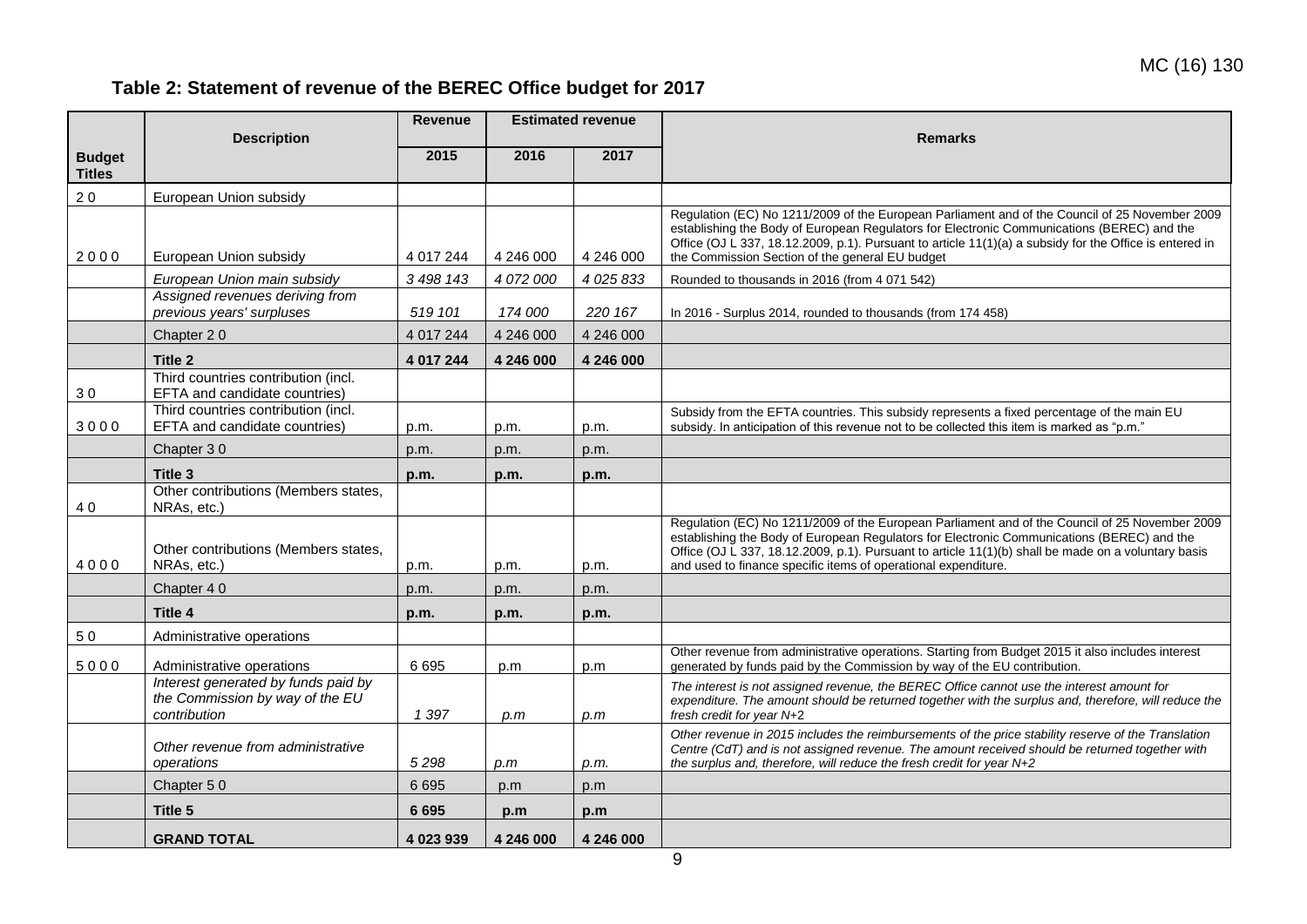| <b>Budget</b><br><b>Titles</b> | <b>Description</b>                                                            | <b>Outturn</b><br>2015<br><i>(expenditure)</i><br>committed<br>and |               | <b>Appropriations</b> | <b>Outturn</b><br>2015/2017 | <b>Remarks</b>                                          |
|--------------------------------|-------------------------------------------------------------------------------|--------------------------------------------------------------------|---------------|-----------------------|-----------------------------|---------------------------------------------------------|
|                                |                                                                               | expenditure<br>paid)*                                              | 2016*         | 2017                  | $\%$                        |                                                         |
|                                | <b>STAFF</b>                                                                  | 2 2 9 1 1 1 4                                                      | 2 2 9 5 9 5 9 | 2 448 123             | 93.59%                      | Total funding for covering personnel costs              |
| $\mathbf{2}$                   | <b>BUILDINGS, EQUIPMENT AND MISCELLANEOUS</b><br><b>OPERATING EXPENDITURE</b> | 305 635                                                            | 366 546       | 389 714               | 78.43%                      | Total funding for covering general administrative costs |
| 3                              | <b>OPERATIONAL EXPENDITURE</b>                                                | 245 656                                                            | 583 495       | 1408 163              | 88.46%                      | Total funding for operational expenditure               |
|                                | <b>GRAND TOTAL</b>                                                            | 3 842 405                                                          | 4 246 000     | 4 246 000             | 90.49%                      |                                                         |

<span id="page-9-0"></span>

| <b>Budget</b><br><b>Titles</b> | <b>Description</b>                | <b>Outturn</b><br>2015<br>(expenditure<br>committed<br>and<br>expenditure<br>paid)* | 2016*   | <b>Appropriations</b><br>2017 | <b>Outturn</b><br>2015/2017<br>% | <b>Remarks</b>                                                                                                                                                                                                                                                                                                                                                           |
|--------------------------------|-----------------------------------|-------------------------------------------------------------------------------------|---------|-------------------------------|----------------------------------|--------------------------------------------------------------------------------------------------------------------------------------------------------------------------------------------------------------------------------------------------------------------------------------------------------------------------------------------------------------------------|
|                                |                                   |                                                                                     |         |                               |                                  |                                                                                                                                                                                                                                                                                                                                                                          |
|                                | <b>STAFF</b>                      |                                                                                     |         |                               |                                  |                                                                                                                                                                                                                                                                                                                                                                          |
| 11                             | <b>STAFF IN ACTIVE EMPLOYMENT</b> |                                                                                     |         |                               |                                  |                                                                                                                                                                                                                                                                                                                                                                          |
| 110                            | Staff in active employment        |                                                                                     |         |                               |                                  |                                                                                                                                                                                                                                                                                                                                                                          |
| 1100                           | <b>Basic salaries</b>             | 700 143                                                                             | 692 145 | 774 879                       | 90.36%                           | Staff Regulations applicable to officials of the European<br>Union, and in particular Articles 62, 63, 64, 65 and 66<br>thereof and Art. 2 and 19 of the Conditions of Employment<br>of Other Servants (CEOS).<br>This appropriation is intended to cover basic salaries of<br>temporary agents and the impact of salary weightings<br>applicable to their remuneration. |
| 1101                           | Family allowances                 | 165 969                                                                             | 174 494 | 176 120                       | 94.24%                           | Staff Regulations applicable to officials of the European<br>Union, and in particular Articles 42a, 42b, 62, 67, 68, 68a of<br>the Staff Regulations and Section I of Annex VII thereto.<br>This appropriation is intended to cover the household,<br>dependent child and education allowances for temporary<br>agents.                                                  |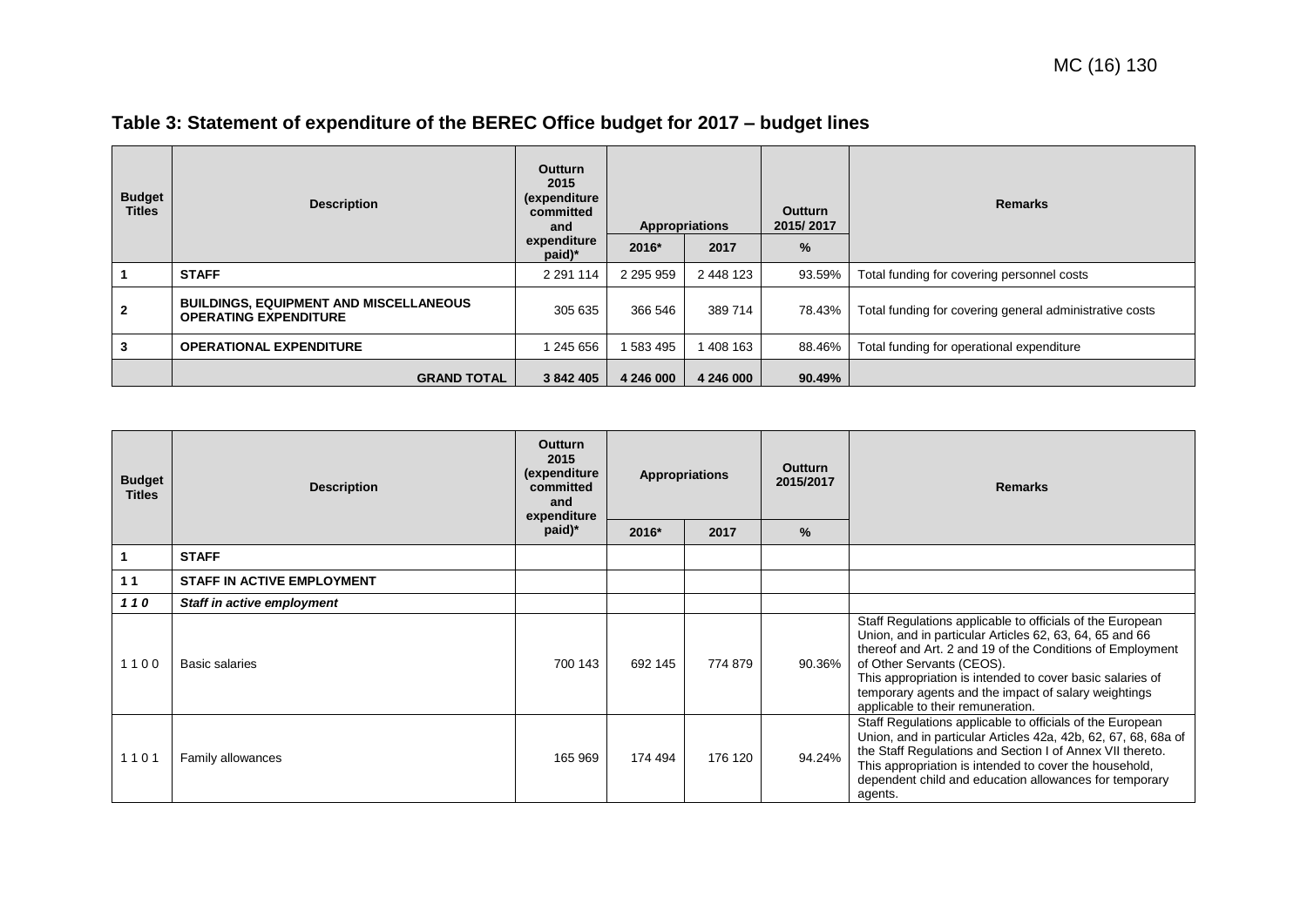| <b>Budget</b><br><b>Titles</b> | <b>Description</b>                                   | <b>Outturn</b><br>2015<br>(expenditure<br>committed<br>and | Appropriations |           |         |                                                                                                                                                                                                                                                                                                                                                                                                                                                    |  |  | <b>Outturn</b><br>2015/2017 | <b>Remarks</b> |
|--------------------------------|------------------------------------------------------|------------------------------------------------------------|----------------|-----------|---------|----------------------------------------------------------------------------------------------------------------------------------------------------------------------------------------------------------------------------------------------------------------------------------------------------------------------------------------------------------------------------------------------------------------------------------------------------|--|--|-----------------------------|----------------|
|                                |                                                      | expenditure<br>paid)*                                      | 2016*          | 2017      | %       |                                                                                                                                                                                                                                                                                                                                                                                                                                                    |  |  |                             |                |
| 1102                           | Expatriation and foreign-residence allowances        | 140 052                                                    | 136 000        | 155 001   | 90.36%  | Staff Regulations applicable to officials of the European<br>Union, and in particular Articles 62 and 69 thereof and<br>Article 4 of Annex VII thereto.<br>This appropriation is intended to cover the expatriation and<br>foreign-residence allowances for temporary agents.                                                                                                                                                                      |  |  |                             |                |
|                                | Article 110                                          | 1 006 164                                                  | 1 002 639      | 1 106 000 | 90.97%  |                                                                                                                                                                                                                                                                                                                                                                                                                                                    |  |  |                             |                |
| 111                            | <b>Contract staff and other staff</b>                |                                                            |                |           |         |                                                                                                                                                                                                                                                                                                                                                                                                                                                    |  |  |                             |                |
| 1110                           | Contract staff                                       | 289 122                                                    | 339 472        | 476 885   | 60.63%  | Conditions of employment of other servants of the<br>European Union, and in particular Article 3a, 93 and Title IV<br>thereof. This appropriation is intended to cover the<br>remuneration and allowances, and the employer's social<br>security contributions for Contract Agents                                                                                                                                                                 |  |  |                             |                |
| 1111                           | Seconded national experts                            | 204 052                                                    | 164 092        | 130 965   | 155.81% | This appropriation is intended to cover allowances, other<br>benefits of the seconded national experts (SNEs) from<br>Member States and any other expenditure related to the<br>use of SNEs                                                                                                                                                                                                                                                        |  |  |                             |                |
|                                | Article 111                                          | 493 174                                                    | 503 564        | 607850    | 81.13%  |                                                                                                                                                                                                                                                                                                                                                                                                                                                    |  |  |                             |                |
| 112                            | <b>Employer's social security contributions</b>      |                                                            |                |           |         |                                                                                                                                                                                                                                                                                                                                                                                                                                                    |  |  |                             |                |
| 1120                           | Insurance against sickness                           | 34 150                                                     | 34 100         | 37 795    | 90.36%  | Staff Regulations applicable to officials of the European<br>Union, and in particular Article 72 thereof. Rules on<br>sickness insurance for officials of the European Union, and<br>in particular Article 23 thereof. This appropriation is<br>intended to cover sickness insurance costs.                                                                                                                                                        |  |  |                             |                |
| 1121                           | Insurance against accidents and occupational disease | 5 0 5 0                                                    | 5625           | 5 5 8 9   | 90.36%  | Staff Regulations applicable to officials of the European<br>Union, and in particular Article 73 thereof. This<br>appropriation is intended to cover the employer's<br>contribution to insurance against accidents and<br>occupational diseases.                                                                                                                                                                                                   |  |  |                             |                |
| 1122                           | Insurance against unemployment                       | 12828                                                      | 12748          | 14 197    | 90.36%  | Council Regulation (ECSC, EEC, Euratom) No 2799/85 of<br>27 September 1985 amending the Staff Regulations of<br>officials and the conditions of employment of other servants<br>of the European Communities (OJ L 265, 8.10.1985, p. 1).<br>Conditions of employment of other servants of the<br>European Union, and in particular Article 28a thereof. This<br>appropriation is intended to cover the costs of insurance<br>against unemployment. |  |  |                             |                |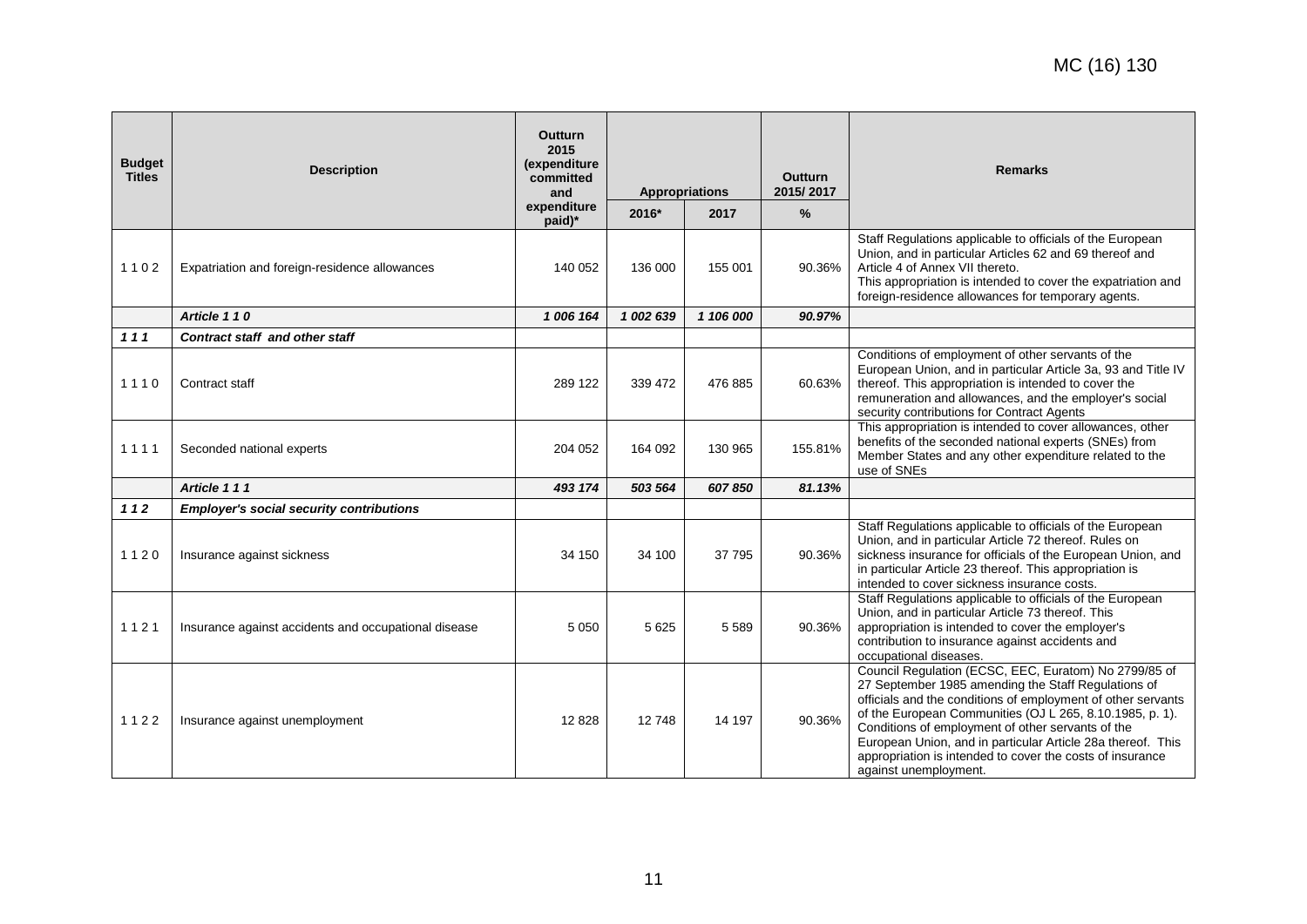| <b>Budget</b><br><b>Titles</b> | <b>Description</b>                                                           | <b>Outturn</b><br>2015<br>(expenditure<br>committed<br>and<br>expenditure | <b>Appropriations</b> |          | <b>Outturn</b><br>2015/2017<br>$\frac{9}{6}$ | <b>Remarks</b>                                                                                                                                                                                                                                                                                                                                                                                                                          |
|--------------------------------|------------------------------------------------------------------------------|---------------------------------------------------------------------------|-----------------------|----------|----------------------------------------------|-----------------------------------------------------------------------------------------------------------------------------------------------------------------------------------------------------------------------------------------------------------------------------------------------------------------------------------------------------------------------------------------------------------------------------------------|
|                                |                                                                              | paid)*                                                                    | 2016*                 | 2017     |                                              |                                                                                                                                                                                                                                                                                                                                                                                                                                         |
| 1123                           | Constitution or maintenance of pension rights                                | $\Omega$                                                                  | $\Omega$              | 0        |                                              | Council Regulation (ECSC, EEC, Euratom) No 2799/85 of<br>27 September 1985 amending the Staff Regulations of<br>officials and the conditions of employment of other servants<br>of the European Communities (OJ L 265, 8.10.1985, p. 1).<br>Conditions of employment of other servants of the<br>European Union, and in particular Article 39 and 40 thereof.<br>This appropriation is intended to cover the costs of pension<br>rights |
|                                | Article 112                                                                  | 52 028                                                                    | 52 473                | 57 581   | 90.36%                                       |                                                                                                                                                                                                                                                                                                                                                                                                                                         |
| 113                            | Miscellaneous allowances and grants                                          |                                                                           |                       |          |                                              |                                                                                                                                                                                                                                                                                                                                                                                                                                         |
| 1130                           | Childbirth and death allowances and grants                                   | 198                                                                       | 1 0 0 0               | 399      | 49.62%                                       | Staff Regulations applicable to officials of the European<br>Union, and in particular Articles 70, 74 and 75 thereof.<br>Conditions of employment of other servants of the<br>European Union, and in particular Article 29 thereof. This<br>item is intended to cover the childbirth grant and, in the<br>event of the death of an official, payment of the deceased's<br>full remuneration.                                            |
| 1131                           | Travel expenses for annual leave                                             | 37 146                                                                    | 26 45 6               | 33 198   | 111.89%                                      | Staff Regulations applicable to officials of the European<br>Union, and in particular Article 7 of Annex VII thereto. This<br>appropriation is intended to cover the flat-rate travel<br>expenses for officials or temporary staff, their spouses and<br>dependants.                                                                                                                                                                    |
| 1139                           | Other allowances                                                             | $\Omega$                                                                  | $\Omega$              | $\Omega$ |                                              | Staff Regulations applicable to officials of the European<br>Union, and in particular Article 14 of Annex VII thereto.                                                                                                                                                                                                                                                                                                                  |
|                                | Article 113                                                                  | 37 344                                                                    | 27 456                | 33 597   | 111.15%                                      |                                                                                                                                                                                                                                                                                                                                                                                                                                         |
| 119                            | <b>Salary weightings</b>                                                     |                                                                           |                       |          |                                              |                                                                                                                                                                                                                                                                                                                                                                                                                                         |
| 1190                           | Salary weightings                                                            | $\Omega$                                                                  | $\Omega$              | 0        |                                              |                                                                                                                                                                                                                                                                                                                                                                                                                                         |
| 1191                           | Adjustments to remunerations                                                 | $\mathbf 0$                                                               | $\mathbf 0$           | 0        |                                              | This appropriation is intended to cover the effects of any<br>salary adjustments decided by the Council during the<br>financial year.                                                                                                                                                                                                                                                                                                   |
|                                | Article 119                                                                  | 0                                                                         | 0                     | 0        |                                              |                                                                                                                                                                                                                                                                                                                                                                                                                                         |
|                                | <b>CHAPTER 11</b>                                                            | 1 588 710                                                                 | 1 586 132             | 1805028  | 88.02%                                       |                                                                                                                                                                                                                                                                                                                                                                                                                                         |
| 12                             | <b>MISCELLANEOUS EXPENDITURE ON STAFF</b><br><b>RECRUITMENT AND TRANSFER</b> |                                                                           |                       |          |                                              |                                                                                                                                                                                                                                                                                                                                                                                                                                         |
| $120$                          | <b>Recruitment expenses</b>                                                  |                                                                           |                       |          |                                              |                                                                                                                                                                                                                                                                                                                                                                                                                                         |
| 1200                           | <b>Travel expenses</b>                                                       | 23 222                                                                    | 31 000                | 25 700   | 90.36%                                       | Decision MC (11) 24 of BEREC Office Management<br>Committee on Reimbursement of expenses of participants<br>to selection/recruitment procedures, PMO fees for<br>candidates applications                                                                                                                                                                                                                                                |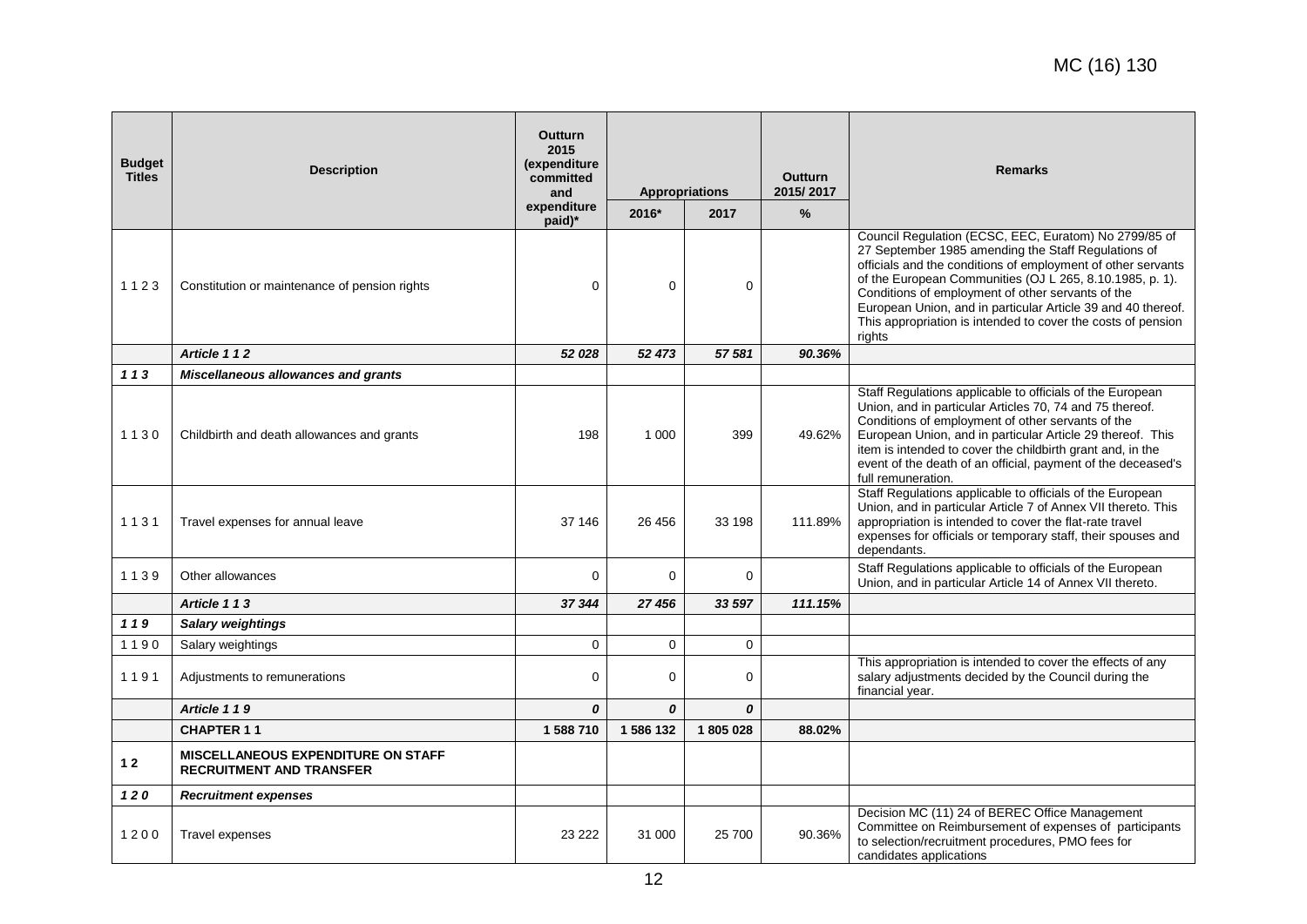| <b>Budget</b><br><b>Titles</b> | <b>Description</b>                                 | <b>Outturn</b><br>2015<br>(expenditure<br>committed<br>and<br>expenditure | <b>Appropriations</b> |        | <b>Outturn</b><br>2015/2017 | <b>Remarks</b>                                                                                                                                                                                                                                                                                                                                                                                                                                                            |
|--------------------------------|----------------------------------------------------|---------------------------------------------------------------------------|-----------------------|--------|-----------------------------|---------------------------------------------------------------------------------------------------------------------------------------------------------------------------------------------------------------------------------------------------------------------------------------------------------------------------------------------------------------------------------------------------------------------------------------------------------------------------|
|                                |                                                    | paid)*                                                                    | 2016*                 | 2017   | $\frac{9}{6}$               |                                                                                                                                                                                                                                                                                                                                                                                                                                                                           |
| 1201                           | Miscellaneous expenditure on staff recruitment     | $\Omega$                                                                  | $\Omega$              | 0      |                             | This appropriation is intended to cover miscelleneous<br>expenditure for publishing vacancy notices, involved in<br>recruitment procedures, the fees for the use of EPSO<br>CAST database as stipulated in the SLA between the<br>European Personnel Selection Office (EPSO) and<br>Regulatory Agencies.                                                                                                                                                                  |
|                                | Article 120                                        | 23 222                                                                    | 31 000                | 25 700 | 90.36%                      |                                                                                                                                                                                                                                                                                                                                                                                                                                                                           |
| 121                            | <b>Expenses on entering/leaving</b>                |                                                                           |                       |        |                             |                                                                                                                                                                                                                                                                                                                                                                                                                                                                           |
| 1210                           | Travel expenses on entering/leaving                | 3556                                                                      | 3 0 0 0               | 3935   | 90.37%                      | Staff Regulations applicable to officials of the European<br>Union, and in particular Articles 20 and 71 thereof and<br>Article 7 of Annex VII thereto. This appropriation is intended<br>to cover the travel expenses of staff (including members of<br>their families).                                                                                                                                                                                                 |
| 1211                           | Installation, resettlement and transfer allowances | 60 252                                                                    | 12 000                | 20 000 | 301.26%                     | Staff Regulations applicable to officials of the European<br>Union, and in particular Articles 5 and 6 of Annex VII<br>thereto and Art. 23 of the CEOS.<br>This appropriation is intended to cover the installation<br>allowances for temporary agents obliged to change<br>residence after taking up their appointment or when they<br>definitively cease their duties and settle elsewhere.                                                                             |
| 1212                           | Removal expenses                                   | 2 3 9 6                                                                   | 4 0 0 0               | 10 000 | 23.96%                      | Staff Regulations applicable to officials of the European<br>Union, and in particular Articles 20 and 71 thereof and<br>Article 9 of Annex VII thereto.<br>This appropriation is intended to cover the removal costs of<br>temporary agents obliged to change residence after taking<br>up their appointment or when transferred to a new place of<br>work or when they definitively cease their duties and settle<br>elsewhere.                                          |
| 1213                           | Daily subsistence allowances                       | 39 269                                                                    | 15 4 85               | 14 460 | 271.57%                     | Staff Regulations applicable to officials of the European<br>Union, and in particular Articles 20 and 71 thereof and<br>Article 10 of Annex VII thereto, as well as Articles 25 and<br>92 of the Conditions of Employment of other Servants. This<br>appropriation is intended to cover the daily subsistence<br>allowances due to staff able to prove that they were obliged<br>to change their place of residence after taking up their<br>duties (including transfer). |
|                                | Article 121                                        | 105 473                                                                   | 34 485                | 48 395 | 217.94%                     |                                                                                                                                                                                                                                                                                                                                                                                                                                                                           |
|                                | <b>CHAPTER 12</b>                                  | 128 695                                                                   | 65 485                | 74 095 | 173.69%                     |                                                                                                                                                                                                                                                                                                                                                                                                                                                                           |
| 13                             | <b>MISSIONS AND DUTY TRAVEL</b>                    |                                                                           |                       |        |                             |                                                                                                                                                                                                                                                                                                                                                                                                                                                                           |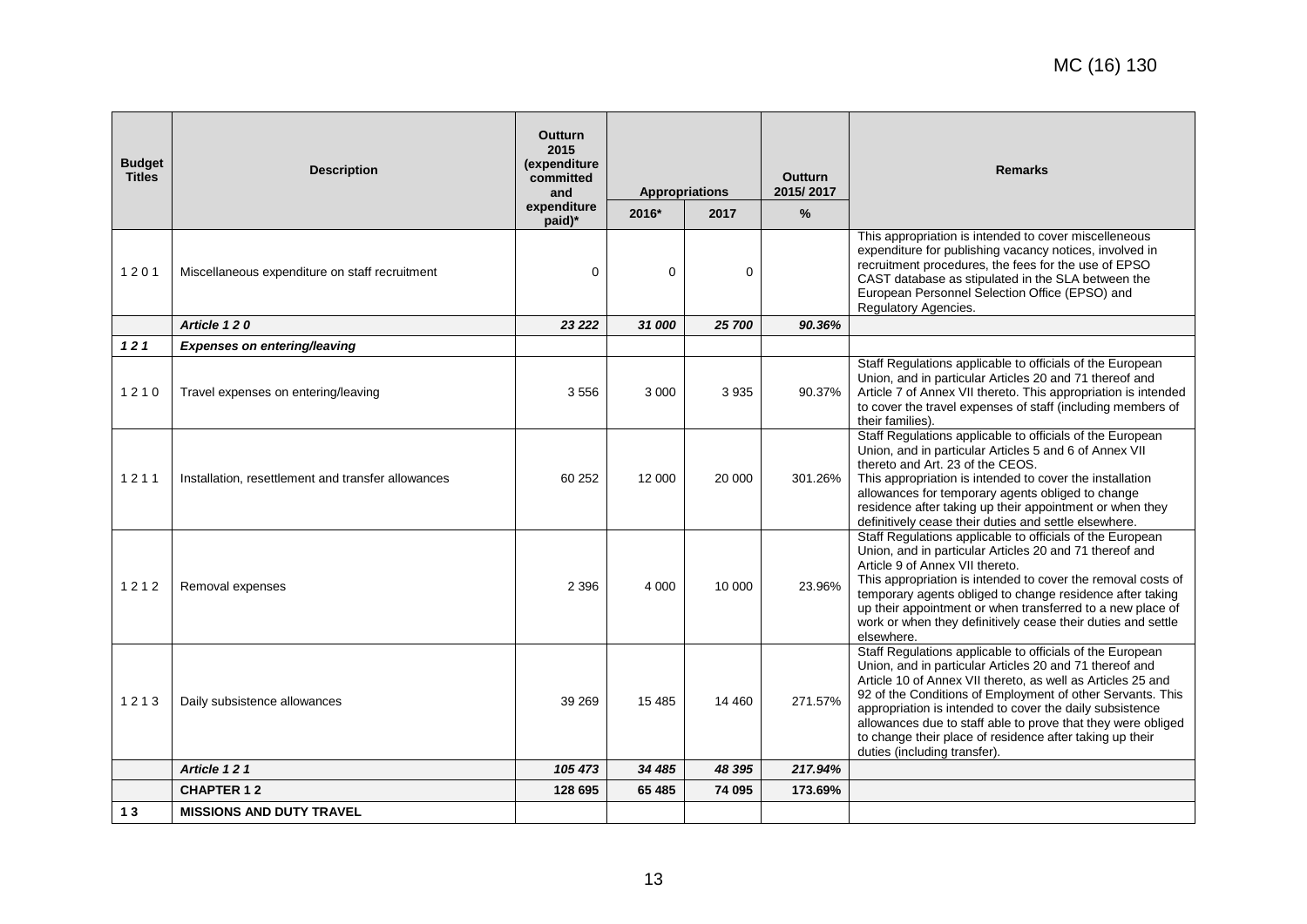| <b>Budget</b><br><b>Titles</b> | <b>Description</b>                                                         | <b>Outturn</b><br>2015<br>(expenditure<br>committed<br>and<br>expenditure | <b>Appropriations</b><br>2017<br>2016* |         | <b>Outturn</b><br>2015/2017<br>% | <b>Remarks</b>                                                                                                                                                                                                                                                                                                                                                                                                                                                        |
|--------------------------------|----------------------------------------------------------------------------|---------------------------------------------------------------------------|----------------------------------------|---------|----------------------------------|-----------------------------------------------------------------------------------------------------------------------------------------------------------------------------------------------------------------------------------------------------------------------------------------------------------------------------------------------------------------------------------------------------------------------------------------------------------------------|
| 1300                           | Mission expenses, duty travel expenses and other ancillary<br>expenditure  | paid)*<br>226 634                                                         | 246 855                                | 220 000 | 103.02%                          | This appropriation is intended to cover expenditure on<br>travel, the payment of daily mission allowances and the<br>ancillary or exceptional expenses incurred by staff in the<br>interest of the service, in accordance with the provisions of<br>the Staff Regulations applicable to officials of the European<br>Union and PMO fees related to missions.                                                                                                          |
|                                | <b>CHAPTER 13</b>                                                          | 226 634                                                                   | 246 855                                | 220 000 | 103.02%                          |                                                                                                                                                                                                                                                                                                                                                                                                                                                                       |
| 14                             | <b>SOCIOMEDICAL SERVICES</b>                                               |                                                                           |                                        |         |                                  |                                                                                                                                                                                                                                                                                                                                                                                                                                                                       |
| 140                            | <b>Medical service</b>                                                     |                                                                           |                                        |         |                                  |                                                                                                                                                                                                                                                                                                                                                                                                                                                                       |
| 1400                           | Medical service                                                            | 3756                                                                      | 6 0 0 0                                | 5 0 0 0 | 75.12%                           | This appropriation is intended to cover the costs of annual<br>medical inspections and of reviewing the health and safety<br>conditions at work, medical checks linked to recruitment<br>and other services provided by the Medical Service.                                                                                                                                                                                                                          |
|                                | Article 140                                                                | 3756                                                                      | 6 000                                  | 5 000   | 75.12%                           |                                                                                                                                                                                                                                                                                                                                                                                                                                                                       |
|                                | <b>CHAPTER 14</b>                                                          | 3756                                                                      | 6 000                                  | 5 000   | 75.12%                           |                                                                                                                                                                                                                                                                                                                                                                                                                                                                       |
| 15                             | <b>TRAININGS</b>                                                           |                                                                           |                                        |         |                                  |                                                                                                                                                                                                                                                                                                                                                                                                                                                                       |
| 150                            | <b>Training</b>                                                            |                                                                           |                                        |         |                                  |                                                                                                                                                                                                                                                                                                                                                                                                                                                                       |
| 1500                           | Training                                                                   | 82 175                                                                    | 81793                                  | 76 000  | 108.12%                          | This appropriation is intended to cover the costs of<br>language and other training needs.                                                                                                                                                                                                                                                                                                                                                                            |
|                                | Article 150                                                                | 82 175                                                                    | 81793                                  | 76 000  | 108.12%                          |                                                                                                                                                                                                                                                                                                                                                                                                                                                                       |
|                                | <b>CHAPTER 15</b>                                                          | 82 175                                                                    | 81 793                                 | 76 000  | 108.12%                          |                                                                                                                                                                                                                                                                                                                                                                                                                                                                       |
| 16                             | <b>EXTERNAL SER VICES</b>                                                  |                                                                           |                                        |         |                                  |                                                                                                                                                                                                                                                                                                                                                                                                                                                                       |
| 1600                           | <b>External services</b>                                                   | 257 768                                                                   | 306 164                                | 258 000 | 99.91%                           | This appropriation is intended to cover the costs of interim<br>staff and external services such as those provided by PMO<br>for calculation of salaries and allowances, Translation<br>Centre for BEREC Office staff related translation and other<br>language requests and vacancies publications in OJ,<br>supporting multilingual schooling for the children of the<br>BEREC Office staff, payment of the grants and other<br>entitlements to trainees and others |
|                                | <b>CHAPTER 16</b>                                                          | 257 768                                                                   | 306 164                                | 258 000 | 99.91%                           |                                                                                                                                                                                                                                                                                                                                                                                                                                                                       |
| 17                             | <b>REPRESENTATION AND MISCELLANEOUS STAFF</b><br><b>COSTS</b>              |                                                                           |                                        |         |                                  |                                                                                                                                                                                                                                                                                                                                                                                                                                                                       |
| 1700                           | Representation, receptions and events, and miscellaneous<br>staff expenses | 3 3 7 6                                                                   | 3530                                   | 10 000  | 33.76%                           | This appropriation is intended to cover the costs of<br>representation, receptions, team events and other staff<br>related expenses (e.g. badges for entry into Ecomm<br>buildings in accordance with SLA with DG HR, Secretariat<br>of Inter-Agencies Network, Staff Committee meetings etc.).                                                                                                                                                                       |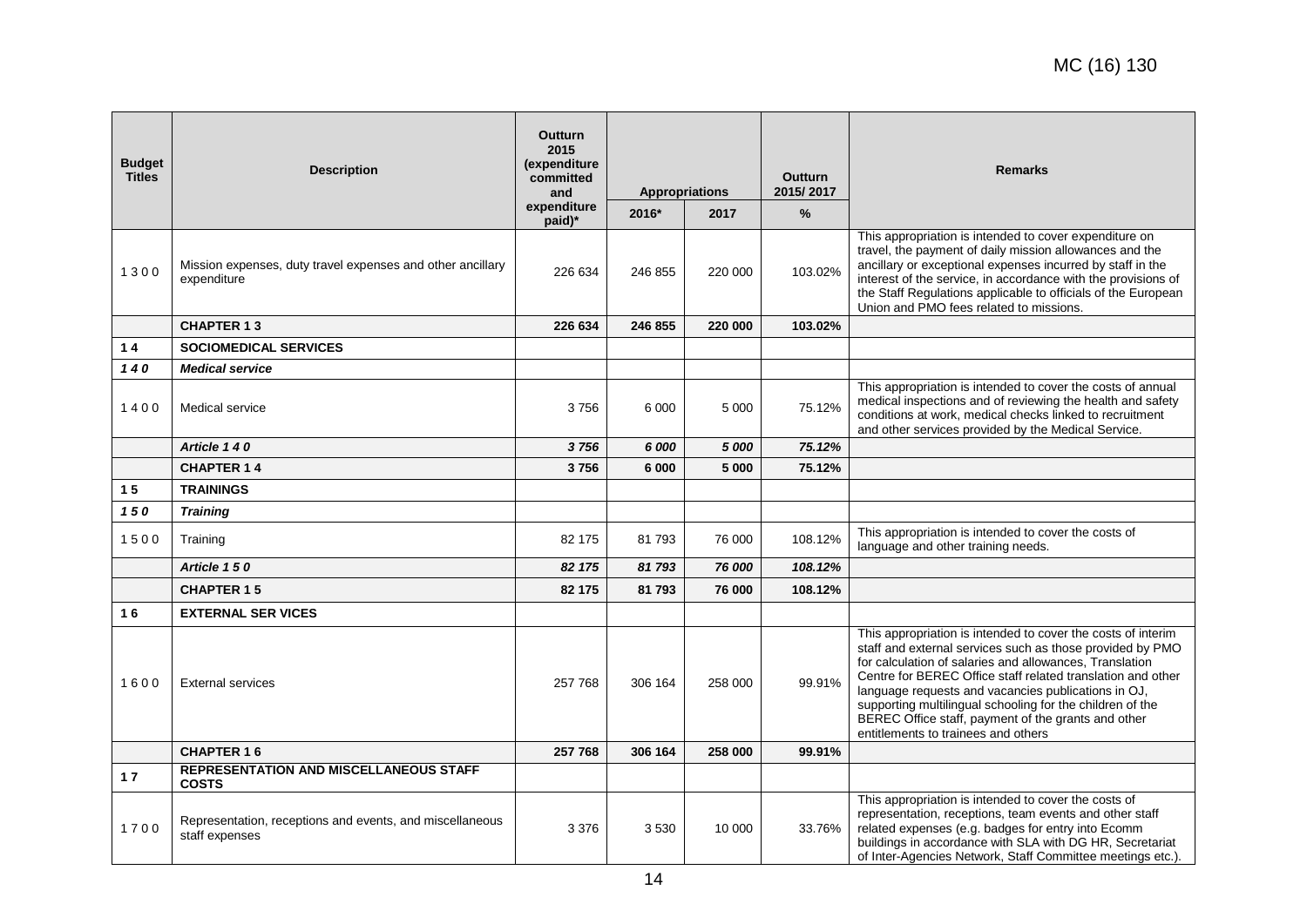| <b>Budget</b><br><b>Titles</b> | <b>Description</b>                                                                          | <b>Outturn</b><br>2015<br>(expenditure<br>committed<br>and<br>expenditure<br>paid)* | <b>Appropriations</b><br>2016*<br>2017 |           | <b>Outturn</b><br>2015/2017<br>% | <b>Remarks</b>                                                                                                                                                                                                                                                                                                                                                                                    |
|--------------------------------|---------------------------------------------------------------------------------------------|-------------------------------------------------------------------------------------|----------------------------------------|-----------|----------------------------------|---------------------------------------------------------------------------------------------------------------------------------------------------------------------------------------------------------------------------------------------------------------------------------------------------------------------------------------------------------------------------------------------------|
|                                | <b>CHAPTER 17</b>                                                                           | 3 3 7 6                                                                             | 3530                                   | 10 000    | 33.76%                           |                                                                                                                                                                                                                                                                                                                                                                                                   |
|                                | <b>TITLE 1</b>                                                                              | 2 2 9 1 1 1 4                                                                       | 2 295 959                              | 2 448 123 | 93.59%                           |                                                                                                                                                                                                                                                                                                                                                                                                   |
| $\mathbf{2}$                   | <b>BUILDINGS, EQUIPMENT AND MISCELLANEOUS</b><br><b>OPERATING EXPENDITURE</b>               |                                                                                     |                                        |           |                                  |                                                                                                                                                                                                                                                                                                                                                                                                   |
| 20                             | <b>RENTAL OF BUILDINGS AND ASSOCIATED COSTS</b>                                             |                                                                                     |                                        |           |                                  |                                                                                                                                                                                                                                                                                                                                                                                                   |
| 200                            | <b>Buildings and associated costs</b>                                                       |                                                                                     |                                        |           |                                  |                                                                                                                                                                                                                                                                                                                                                                                                   |
| 2000                           | Rent                                                                                        | 30 889                                                                              | 37 012                                 | 69 147    | 44.67%                           | This appropriation is intended to cover the payment of rents<br>for buildings or parts of buildings occupied by the Agency<br>and the hiring of parking spaces.                                                                                                                                                                                                                                   |
| 2001                           | Insurance                                                                                   | 990                                                                                 | 980                                    | 2 0 0 0   | 49.50%                           | This appropriation is intended to cover the insurance policy<br>premiums in respect of the buildings or parts of buildings<br>occupied by the Agency and their contents.                                                                                                                                                                                                                          |
| 2002                           | Water, gas, electricity and heating                                                         | 22 318                                                                              | 24 183                                 | 29 5 21   | 75.60%                           | This appropriation is intended to cover current expenditure<br>and other communal charges related to the Agency's<br>premises.                                                                                                                                                                                                                                                                    |
| 2003                           | Cleaning                                                                                    | $\mathbf 0$                                                                         | $\Omega$                               | $\Omega$  |                                  | This appropriation is intended to cover the cleaning<br>services of the Agency's premises.                                                                                                                                                                                                                                                                                                        |
| 2004                           | Fitting-out and maintenance of premises                                                     | 2 1 1 0                                                                             | 1845                                   | 2 600     | 81.15%                           | This appropriation is intended to cover the fitting-out of the<br>premises and repairs in the building.                                                                                                                                                                                                                                                                                           |
| 2005                           | Security and surveillance of buildings                                                      | 19 937                                                                              | 5912                                   | 12 600    | 158.23%                          | This appropriation is intended to cover expenditures on<br>buildings connected with security and surveillance, in<br>particular contracts governing building security, hire and<br>replenishment of extinguishers, purchase and maintenance<br>of fire-fighting equipment, replacement of equipment for<br>officials acting as voluntary firemen, costs of carrying out<br>statutory inspections. |
| 2009                           | Other expenditure relating to the acquisition, construction<br>or maintenance of a building | 0                                                                                   | $\mathbf 0$                            | 0         |                                  | The appropriation is intended to cover expenditure on<br>buildings not specially provided for in the articles in Chapter<br>20, for example market survey costs for rent of buildings,<br>and costs of departmental removals and other handling<br>costs.                                                                                                                                         |
|                                | Article 200                                                                                 | 76 244                                                                              | 69 931                                 | 115 868   | 65.80%                           |                                                                                                                                                                                                                                                                                                                                                                                                   |
|                                | <b>CHAPTER 20</b>                                                                           | 76 244                                                                              | 69 931                                 | 115 868   | 65.80%                           |                                                                                                                                                                                                                                                                                                                                                                                                   |
| 21                             | <b>INFORMATION TECHNOLOGY PURCHASES</b>                                                     |                                                                                     |                                        |           |                                  |                                                                                                                                                                                                                                                                                                                                                                                                   |
| 210                            | Information technology purchases                                                            |                                                                                     |                                        |           |                                  |                                                                                                                                                                                                                                                                                                                                                                                                   |
| 2100                           | Computer equipment                                                                          | 35 550                                                                              | 23722                                  | 10 000    | 355.50%                          | This appropriation is intended to cover the costs of<br>purchasing computer equipment and other hardware.                                                                                                                                                                                                                                                                                         |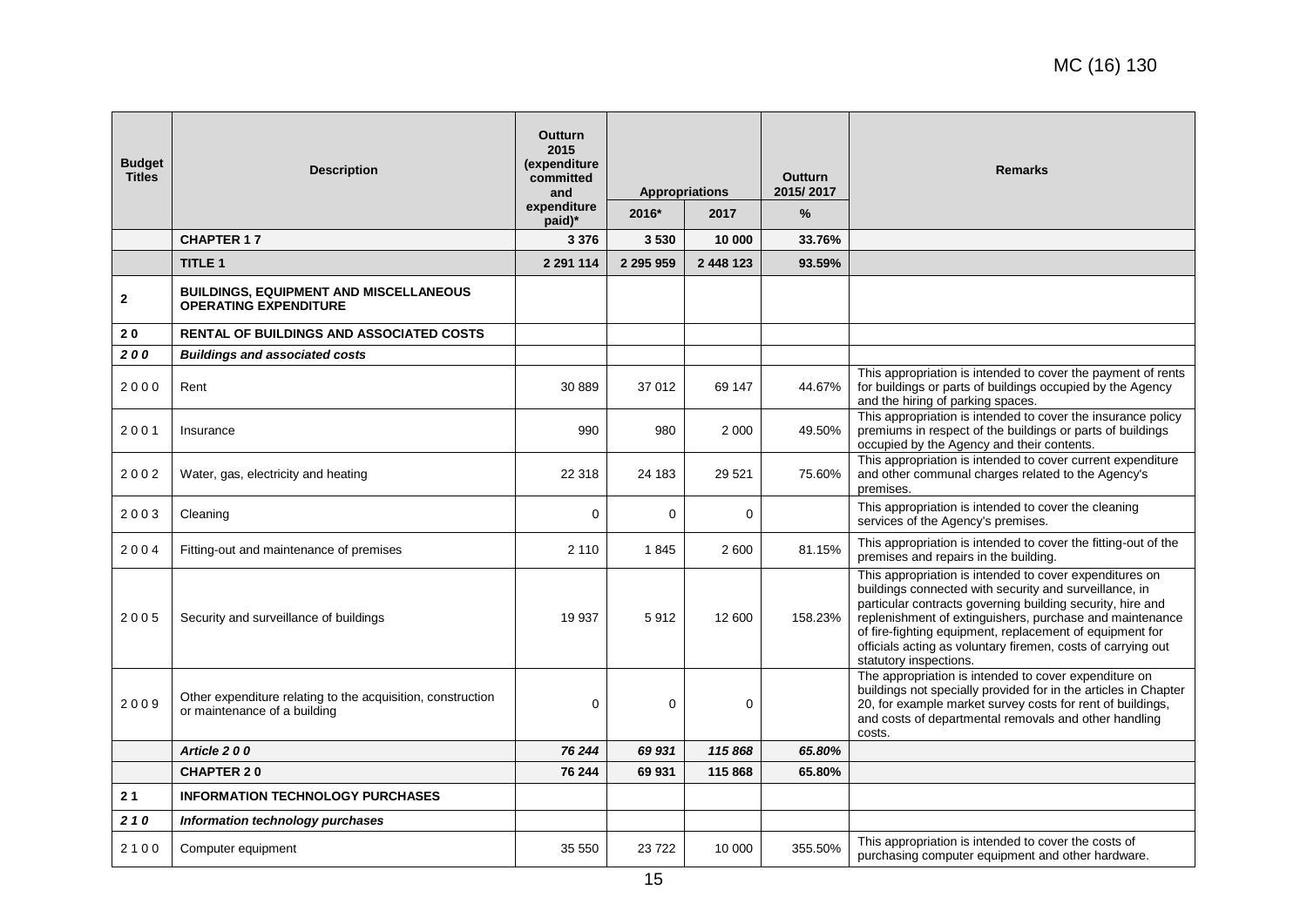| <b>Budget</b><br><b>Titles</b> | <b>Description</b>                                      | <b>Outturn</b><br>2015<br>(expenditure<br>committed<br>and<br>expenditure | <b>Appropriations</b> |             | <b>Outturn</b><br>2015/2017 | <b>Remarks</b>                                                                                                                                                                                                                                                                                                                                                                                                                       |
|--------------------------------|---------------------------------------------------------|---------------------------------------------------------------------------|-----------------------|-------------|-----------------------------|--------------------------------------------------------------------------------------------------------------------------------------------------------------------------------------------------------------------------------------------------------------------------------------------------------------------------------------------------------------------------------------------------------------------------------------|
|                                |                                                         | paid)*                                                                    | 2016*                 | 2017        | $\frac{9}{6}$               |                                                                                                                                                                                                                                                                                                                                                                                                                                      |
| 2101                           | Software                                                | 12 550                                                                    | 7 3 5 0               | 7 0 0 0     | 179.29%                     | This appropriation is intended to cover the costs of<br>software.                                                                                                                                                                                                                                                                                                                                                                    |
| 2102                           | Other external data processing services                 | 107 847                                                                   | 125 016               | 160 001     | 67.40%                      | This appropriation is intended to cover external data<br>processing services, including fees for ABAC, HERMES-<br>ARES-NomCom, Sysper and other external data<br>processing services provided to the BEREC Office by the<br>Commission, other bodies of the EU or service providers,<br>fees for maintaining of computer equipment, applications<br>and SAP support, the fees for procurement of external IT<br>services and others. |
|                                | Article 2 1 0                                           | 155 947                                                                   | 156 088               | 177 001     | 88.11%                      |                                                                                                                                                                                                                                                                                                                                                                                                                                      |
|                                | <b>CHAPTER 21</b>                                       | 155 947                                                                   | 156 088               | 177 001     | 88.11%                      |                                                                                                                                                                                                                                                                                                                                                                                                                                      |
| 22                             | <b>MOVABLE PROPERTY AND ASSOCIATED COSTS</b>            |                                                                           |                       |             |                             |                                                                                                                                                                                                                                                                                                                                                                                                                                      |
| 220                            | Technical installations and electronic office equipment |                                                                           |                       |             |                             |                                                                                                                                                                                                                                                                                                                                                                                                                                      |
| 2200                           | Technical installations and electronic office equipment | $\Omega$                                                                  | 4                     | $\mathbf 0$ | $0.00\%$                    | This appropriation is to cover the costs of technical<br>installations and electronic office equipment.                                                                                                                                                                                                                                                                                                                              |
|                                | Article 2 2 0                                           | 0                                                                         | 4                     | 0           | $0.00\%$                    |                                                                                                                                                                                                                                                                                                                                                                                                                                      |
| 221                            | <b>Furniture</b>                                        |                                                                           |                       |             |                             |                                                                                                                                                                                                                                                                                                                                                                                                                                      |
| 2210                           | Furniture                                               | 3919                                                                      | 6 171                 | 2 500       | 156.76%                     | This appropriation is to cover the costs of purchasing,<br>leasing, and repairs of furniture.                                                                                                                                                                                                                                                                                                                                        |
|                                | Article 221                                             | 3919                                                                      | 6 171                 | 2 500       | 156.76%                     |                                                                                                                                                                                                                                                                                                                                                                                                                                      |
| 229                            | Other movable property and associated costs             |                                                                           |                       |             |                             |                                                                                                                                                                                                                                                                                                                                                                                                                                      |
| 2290                           | Books, newspapers and documentation                     | 6518                                                                      | 6 0 0 0               | 3550        | 183.61%                     | This appropriation is intended to cover the purchase of<br>publications, newspapers, periodicals, and subscriptions to<br>information services                                                                                                                                                                                                                                                                                       |
| 2291                           | Cars, transport vehicles, and maintenance and repairs   | $\mathbf 0$                                                               | $\Omega$              | $\mathbf 0$ |                             | This appropriation is to cover the costs of cars, transport<br>vehicles, maintenance and repairs                                                                                                                                                                                                                                                                                                                                     |
| 2299                           | Other movable property, and maintenance and repairs     | $\Omega$                                                                  | $\Omega$              | $\Omega$    |                             | This appropriation is to cover the costs of maintenance and<br>repairs of equipment.                                                                                                                                                                                                                                                                                                                                                 |
|                                | Article 2 2 9                                           | 6518                                                                      | 6 000                 | 3 5 5 0     | 183.61%                     |                                                                                                                                                                                                                                                                                                                                                                                                                                      |
|                                | <b>CHAPTER 22</b>                                       | 10 437                                                                    | 12 175                | 6 0 5 0     | 172.51%                     |                                                                                                                                                                                                                                                                                                                                                                                                                                      |
| 23                             | <b>CURRENT ADMINISTRATIVE EXPENDITURE</b>               |                                                                           |                       |             |                             |                                                                                                                                                                                                                                                                                                                                                                                                                                      |
| 230                            | <b>Stationery and office supplies</b>                   |                                                                           |                       |             |                             |                                                                                                                                                                                                                                                                                                                                                                                                                                      |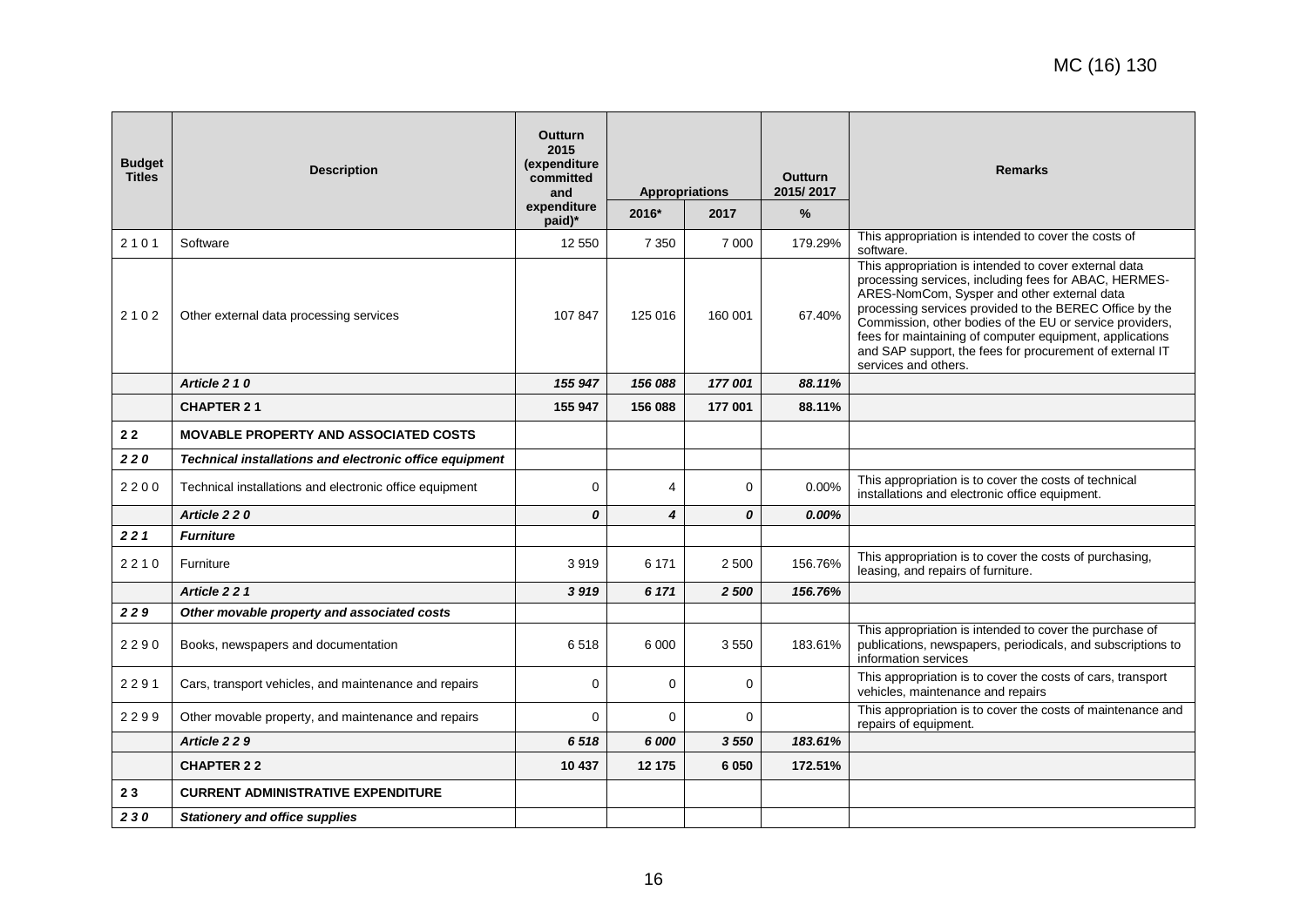| <b>Budget</b><br><b>Titles</b> | <b>Description</b>             | <b>Outturn</b><br>2015<br>(expenditure<br>committed<br>and<br>expenditure<br>paid)* | <b>Appropriations</b><br>2016*<br>2017 |             | <b>Outturn</b><br>2015/2017<br>% | <b>Remarks</b>                                                                                                                                                                                                                                                                                       |
|--------------------------------|--------------------------------|-------------------------------------------------------------------------------------|----------------------------------------|-------------|----------------------------------|------------------------------------------------------------------------------------------------------------------------------------------------------------------------------------------------------------------------------------------------------------------------------------------------------|
| 2300                           | Stationery and office supplies | 13 4 54                                                                             | 12 681                                 | 14 500      | 92.79%                           | This appropriation is intended to cover the purchase of<br>stationery and various office supplies (including drinking<br>water for the Office).                                                                                                                                                      |
|                                | Article 2 3 0                  | 13 4 54                                                                             | 12 681                                 | 14 500      | 92.79%                           |                                                                                                                                                                                                                                                                                                      |
| 232                            | <b>Financial charges</b>       |                                                                                     |                                        |             |                                  |                                                                                                                                                                                                                                                                                                      |
| 2320                           | Bank charges                   | 390                                                                                 | 182                                    | $\Omega$    |                                  | This appropriation is intended to cover bank charges,<br>interest paid and other related costs such as hiring of a<br>bank safe deposit box, etc.                                                                                                                                                    |
| 2321                           | Exchange rate losses           | $\Omega$                                                                            | $\Omega$                               | $\mathbf 0$ |                                  | This appropriation is intended to cover exchange rate<br>losses incurred by the Agency in the management of its<br>budget, in so far as such losses cannot be offset against<br>exchange rate gains.                                                                                                 |
| 2329                           | Other financial charges        | 8880                                                                                | 14 304                                 | 0           |                                  | This appropriation is intended to cover other financial<br>charges.                                                                                                                                                                                                                                  |
|                                | Article 232                    | 9 2 7 0                                                                             | 14 486                                 | 0           |                                  |                                                                                                                                                                                                                                                                                                      |
| 233                            | Legal expenses                 |                                                                                     |                                        |             |                                  |                                                                                                                                                                                                                                                                                                      |
| 2330                           | Legal expenses                 | 2 3 0 0                                                                             | 5 0 0 0                                | 2 500       | 92.00%                           | This appropriation is intended to cover the Agency's legal<br>expenses.                                                                                                                                                                                                                              |
| 2331                           | Damages                        |                                                                                     | $\Omega$                               | $\Omega$    |                                  | This appropriation is intended to cover the costs of<br>damages payable                                                                                                                                                                                                                              |
|                                | Article 2 3 3                  | 2 300                                                                               | 5 000                                  | 2 500       | 92.00%                           |                                                                                                                                                                                                                                                                                                      |
| 235                            | Other operating expenses       |                                                                                     |                                        |             |                                  |                                                                                                                                                                                                                                                                                                      |
| 2350                           | Miscellaneous insurances       | $\Omega$                                                                            | $\Omega$                               | $\Omega$    |                                  | This appropriation is intended to cover the special<br>insurances.                                                                                                                                                                                                                                   |
| 2359                           | Other operating expenses       | 10754                                                                               | 80 502                                 | 50 968      | 21.10%                           | This appropriation is intended to cover other operating<br>expenditure not specifically provided for, including<br>accounting officer services, external audit services, BEREC<br>Office budget publication in OJ, translations related to the<br>BEREC Office budgetary and legal issues and others |
|                                | Article 2 3 5                  | 10754                                                                               | 80 502                                 | 50 968      | 21.10%                           |                                                                                                                                                                                                                                                                                                      |
|                                | <b>CHAPTER 23</b>              | 35 778                                                                              | 112 669                                | 67968       | 52.64%                           |                                                                                                                                                                                                                                                                                                      |
| 24                             | POSTAGE AND TELECOMM.          |                                                                                     |                                        |             |                                  |                                                                                                                                                                                                                                                                                                      |
| 2400                           | Postage and delivery charges   | 1 2 2 7                                                                             | 1 300                                  | 1 500       | 81.80%                           | This appropriation is intended to cover post office and<br>special courier costs.                                                                                                                                                                                                                    |
| 2410                           | Telecommunication charges      | 15 877                                                                              | 2 1 5 0                                | 11 000      | 144.34%                          | This appropriation is intended to cover the costs of<br>telecommunications, including IP telephony, Internet<br>connectivity, sTesta and mobile communication costs.                                                                                                                                 |
|                                | <b>CHAPTER 24</b>              | 17 104                                                                              | 3 4 5 0                                | 12 500      | 136.83%                          |                                                                                                                                                                                                                                                                                                      |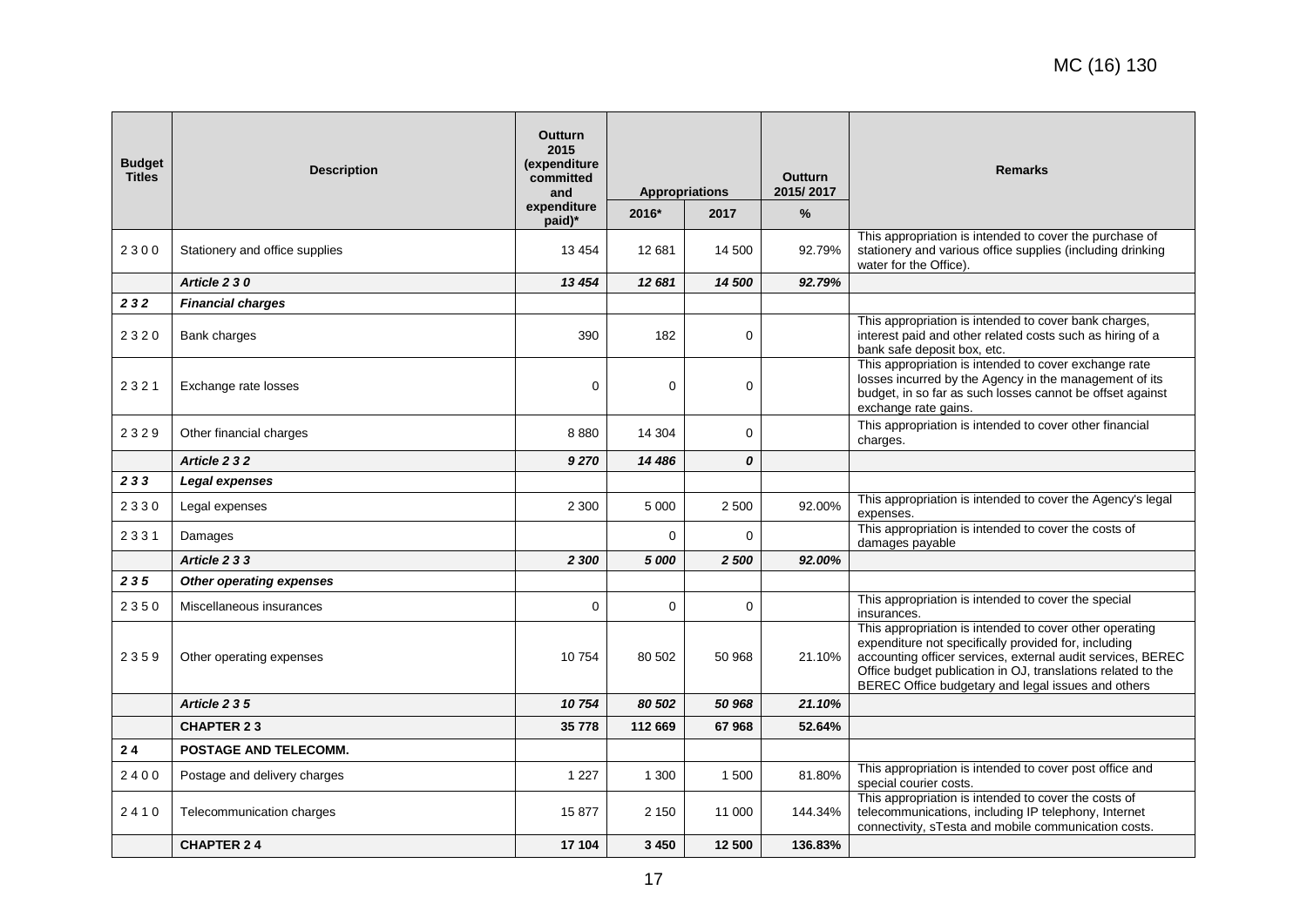| <b>Budget</b><br><b>Titles</b> | <b>Description</b>                                     | <b>Outturn</b><br>2015<br>(expenditure<br>committed<br>and<br>expenditure<br>paid)* | 2016*    | <b>Appropriations</b><br>2017 | <b>Outturn</b><br>2015/2017<br>$\frac{9}{6}$ | <b>Remarks</b>                                                                                                                                                                                                                                                                                                                                                                                                                                                                                              |
|--------------------------------|--------------------------------------------------------|-------------------------------------------------------------------------------------|----------|-------------------------------|----------------------------------------------|-------------------------------------------------------------------------------------------------------------------------------------------------------------------------------------------------------------------------------------------------------------------------------------------------------------------------------------------------------------------------------------------------------------------------------------------------------------------------------------------------------------|
| 25                             | <b>EXPENDITURE ON FORMAL AND OTHER MEETINGS</b>        |                                                                                     |          |                               |                                              |                                                                                                                                                                                                                                                                                                                                                                                                                                                                                                             |
| 2500                           | Meetings in general                                    | 10 1 25                                                                             | 12 2 3 3 | 10 327                        | 98.04%                                       | This appropriation is intended to cover the costs of<br>promotional meetings, such as open-door days or other<br>BEREC Office communications activities, BEREC Office<br>meetings with the EU institutions, other bodies of the EU,<br>representatives of the local authorities or diplomatic<br>missions, etc.                                                                                                                                                                                             |
|                                | <b>CHAPTER 25</b>                                      | 10 125                                                                              | 12 233   | 10 327                        | 98.04%                                       |                                                                                                                                                                                                                                                                                                                                                                                                                                                                                                             |
|                                | <b>TITLE 2</b>                                         | 305 635                                                                             | 366 546  | 389 714                       | 78.43%                                       |                                                                                                                                                                                                                                                                                                                                                                                                                                                                                                             |
| 3                              | <b>OPERATIONAL EXPENDITURE</b>                         |                                                                                     |          |                               |                                              |                                                                                                                                                                                                                                                                                                                                                                                                                                                                                                             |
| 30                             | Support to implementation of BEREC WP 2015             |                                                                                     |          |                               |                                              |                                                                                                                                                                                                                                                                                                                                                                                                                                                                                                             |
| 300                            | Support to implementation of BEREC WP 2015             |                                                                                     |          |                               |                                              |                                                                                                                                                                                                                                                                                                                                                                                                                                                                                                             |
| 3001                           | Support to the BEREC Expert Working Groups             | 517 450                                                                             | 578 000  | 548 677                       | 94.31%                                       | This appropriation is intended to cover the costs of events<br>organised by the BEREC expert working groups (EWGs)<br>(e.g. meetings, workshops, seminars, etc.), including the<br>costs for EWG event organisation, travel costs and<br>accommodation allowances of experts participating in EWG<br>events, expanding and maintaining the audio-video<br>conference facilities, commissioning studies requested by<br>the EWGs, costs of the collection, exchange and<br>transmission of information, etc. |
| 3002                           | Activities under Articles 7 and 7a Framework Directive | 6 0 27                                                                              | 33 000   | 10 000                        | 60.27%                                       | This appropriation is intended to cover the costs of<br>technical meetings (Article 7/7a EWGs), including the costs<br>for Article 7/7a EWG meetings organisation, travel costs<br>and accommodation allowances of experts participating in<br>group meetings.                                                                                                                                                                                                                                              |
| 3003                           | Collection exchange and transmission of information    | 51 728                                                                              | 150 495  | n.a. <sup>8</sup>             | n.a.                                         |                                                                                                                                                                                                                                                                                                                                                                                                                                                                                                             |
|                                | Article 300                                            | 575 205                                                                             | 761 495  | 558 677                       | 102.96%                                      |                                                                                                                                                                                                                                                                                                                                                                                                                                                                                                             |
|                                | <b>CHAPTER 30</b>                                      | 575 205                                                                             | 761 495  | 558 677                       | 102.96%                                      |                                                                                                                                                                                                                                                                                                                                                                                                                                                                                                             |
| 31                             | <b>Support to BEREC and NRAs</b>                       |                                                                                     |          |                               |                                              |                                                                                                                                                                                                                                                                                                                                                                                                                                                                                                             |
| 310                            | <b>Support to BEREC and NRAs</b>                       |                                                                                     |          |                               |                                              |                                                                                                                                                                                                                                                                                                                                                                                                                                                                                                             |

 8 In 2017 this budget line is merged with budget line 3001 due to the revision of the activity based budget approach.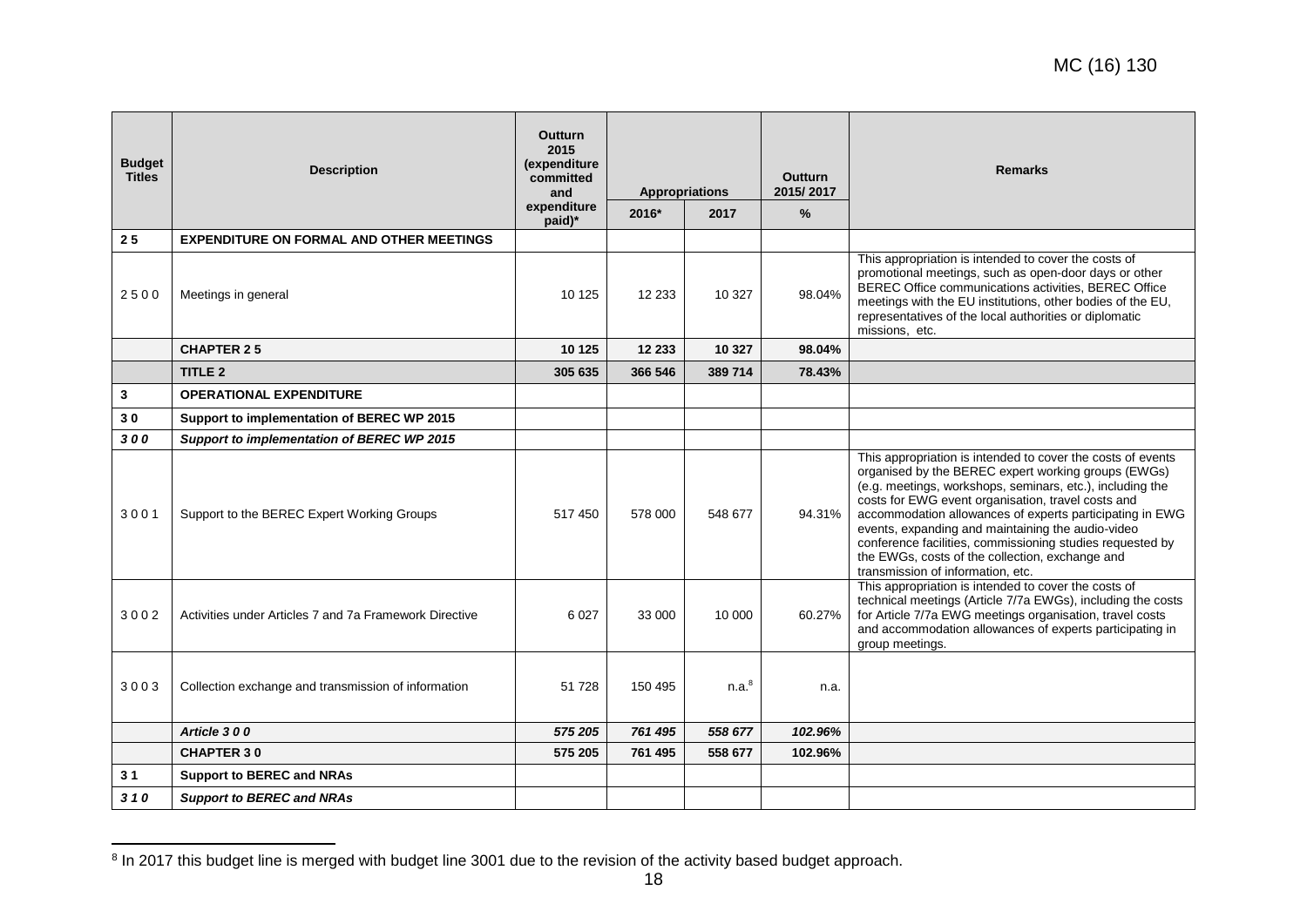| <b>Budget</b><br><b>Titles</b> | <b>Description</b>                                                          | <b>Outturn</b><br>2015<br>(expenditure<br>committed<br>and<br>expenditure | <b>Appropriations</b><br>2016*<br>2017 |                   | <b>Outturn</b><br>2015/2017<br>$\%$ | <b>Remarks</b>                                                                                                                                                                                                                                                                                                                                                                                                                                                                                                                                                                                                                                                                                                                                                                                                                                                                                                                                                       |
|--------------------------------|-----------------------------------------------------------------------------|---------------------------------------------------------------------------|----------------------------------------|-------------------|-------------------------------------|----------------------------------------------------------------------------------------------------------------------------------------------------------------------------------------------------------------------------------------------------------------------------------------------------------------------------------------------------------------------------------------------------------------------------------------------------------------------------------------------------------------------------------------------------------------------------------------------------------------------------------------------------------------------------------------------------------------------------------------------------------------------------------------------------------------------------------------------------------------------------------------------------------------------------------------------------------------------|
| 3101                           | Other support activities to BEREC and NRAs                                  | paid)*<br>417 391                                                         | 625 000                                | 849 486           | 49.13%                              | This appropriation is intended to cover the costs of formal<br>meetings (Plenaries, Contact Network meetings, meetings<br>with between BEREC and the EU institutions, BEREC<br>Stakeholder forum or other BEREC events (public or<br>internal), events with third parties, etc.), including<br>organisation and reimbursement of the travel costs and<br>accommodation and PMO fees.<br>This appropriation is intended to cover the costs of the<br>implementation of the BEREC Communication Strategy and<br>Plan, ensuring of compliance with the transparency and<br>accountability obligations, costs for any web-based<br>applications, including public or internal tools for information<br>sharing and collaboration, regulatory training to the NRAs,<br>studies commissioned in support to BEREC, establishment<br>of fact-finding capacity, BEREC language services costs,<br>costs related to the preparation of the BEREC WP and<br>annual report, etc. |
| 3102                           | Provision of advice and other ad-hoc services to BEREC<br>and other parties | 253 060                                                                   | 197 000                                | n.a. <sup>9</sup> | n.a.                                |                                                                                                                                                                                                                                                                                                                                                                                                                                                                                                                                                                                                                                                                                                                                                                                                                                                                                                                                                                      |
|                                | Article 310                                                                 | 670 451                                                                   | 822 000                                | 849 486           | 78.92%                              |                                                                                                                                                                                                                                                                                                                                                                                                                                                                                                                                                                                                                                                                                                                                                                                                                                                                                                                                                                      |
|                                | <b>CHAPTER 31</b>                                                           | 670 451                                                                   | 822 000                                | 849 486           | 78.92%                              |                                                                                                                                                                                                                                                                                                                                                                                                                                                                                                                                                                                                                                                                                                                                                                                                                                                                                                                                                                      |
|                                | TITLE <sub>3</sub>                                                          | 1 245 656                                                                 | 1 583 495                              | 1 408 163         | 88.46%                              |                                                                                                                                                                                                                                                                                                                                                                                                                                                                                                                                                                                                                                                                                                                                                                                                                                                                                                                                                                      |

\* Status on 22 November 2016. Final figures will be published in the Statement of revenue and expenditure of the BEREC Office for the financial year 2017 in the Official Journal

 9 In 2017 this budget line is merged with budget line 3101 for the reason stated in footnote 8.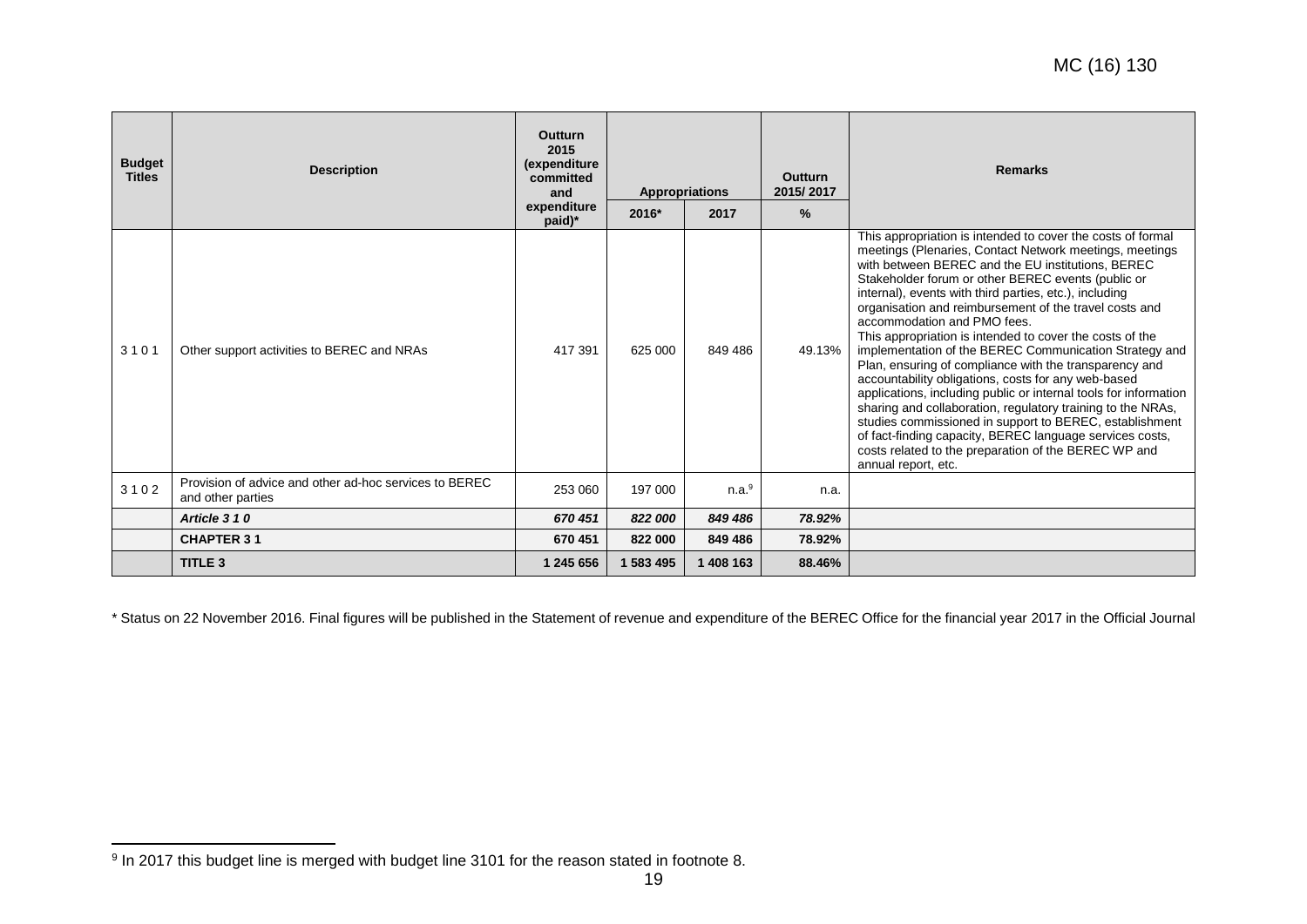# **Table 4: Establishment plan 2017**

<span id="page-19-0"></span>

| <b>TEMPORARY AGENTS</b>        |                                          |                            |                                          |                         |                                          |  |  |  |  |
|--------------------------------|------------------------------------------|----------------------------|------------------------------------------|-------------------------|------------------------------------------|--|--|--|--|
|                                | 2015                                     |                            | 2016                                     | 2017                    |                                          |  |  |  |  |
| Function<br>group and<br>grade | Authorised under the<br><b>EU Budget</b> | Filled as of<br>31.12.2015 | Authorised under the<br><b>EU Budget</b> | Filled as of 31.12.2016 | Authorised under the<br><b>EU Budget</b> |  |  |  |  |
| <b>AD 16</b>                   |                                          |                            |                                          |                         |                                          |  |  |  |  |
| <b>AD 15</b>                   |                                          |                            |                                          |                         |                                          |  |  |  |  |
| <b>AD 14</b>                   | $\overline{1}$                           | $\mathbf{1}$               | $\mathbf{1}$                             | $\mathbf{1}$            | $\mathbf{1}$                             |  |  |  |  |
| AD 13                          |                                          |                            |                                          |                         |                                          |  |  |  |  |
| <b>AD 12</b>                   |                                          |                            |                                          |                         |                                          |  |  |  |  |
| <b>AD 11</b>                   |                                          |                            |                                          |                         |                                          |  |  |  |  |
| <b>AD 10</b>                   |                                          |                            | $\mathbf{1}$                             | $\mathbf{1}$            | $\mathbf{1}$                             |  |  |  |  |
| AD <sub>9</sub>                | $\overline{2}$                           | $\mathbf{1}$               | $\mathbf{1}$                             | $\mathbf{1}$            | $\mathbf{1}$                             |  |  |  |  |
| AD <sub>8</sub>                |                                          |                            | $\mathbf 2$                              | $\sqrt{2}$              | $\overline{2}$                           |  |  |  |  |
| AD <sub>7</sub>                | $\mathbf{3}$                             | $\mathbf{3}$               | $\mathbf{1}$                             | $\mathbf{1}$            | $\mathbf{1}$                             |  |  |  |  |
| AD <sub>6</sub>                | $\overline{2}$                           | $\overline{2}$             | $\sqrt{2}$                               | $\mathbf{1}$            | $\overline{4}$                           |  |  |  |  |
| AD <sub>5</sub>                | $\mathbf{3}$                             | $\mathbf 3$                | $\mathbf{3}$                             | $\overline{4}$          | $\mathbf{1}$                             |  |  |  |  |
| <b>Total grade AD</b>          | 11                                       | $10\,$                     | 11                                       | 11                      | 11                                       |  |  |  |  |
| <b>AST 11</b>                  |                                          |                            |                                          |                         |                                          |  |  |  |  |
| <b>AST 10</b>                  |                                          |                            |                                          |                         |                                          |  |  |  |  |
| AST <sub>9</sub>               |                                          |                            |                                          |                         |                                          |  |  |  |  |
| AST <sub>8</sub>               |                                          |                            |                                          |                         |                                          |  |  |  |  |
| AST <sub>7</sub>               |                                          |                            |                                          |                         |                                          |  |  |  |  |
| AST <sub>6</sub>               |                                          |                            |                                          |                         |                                          |  |  |  |  |
| AST <sub>5</sub>               |                                          |                            |                                          |                         |                                          |  |  |  |  |
| AST <sub>4</sub>               | $\overline{c}$                           | $\overline{a}$             | $\overline{c}$                           | $\mathbf{1}$            | $\mathbf 3$                              |  |  |  |  |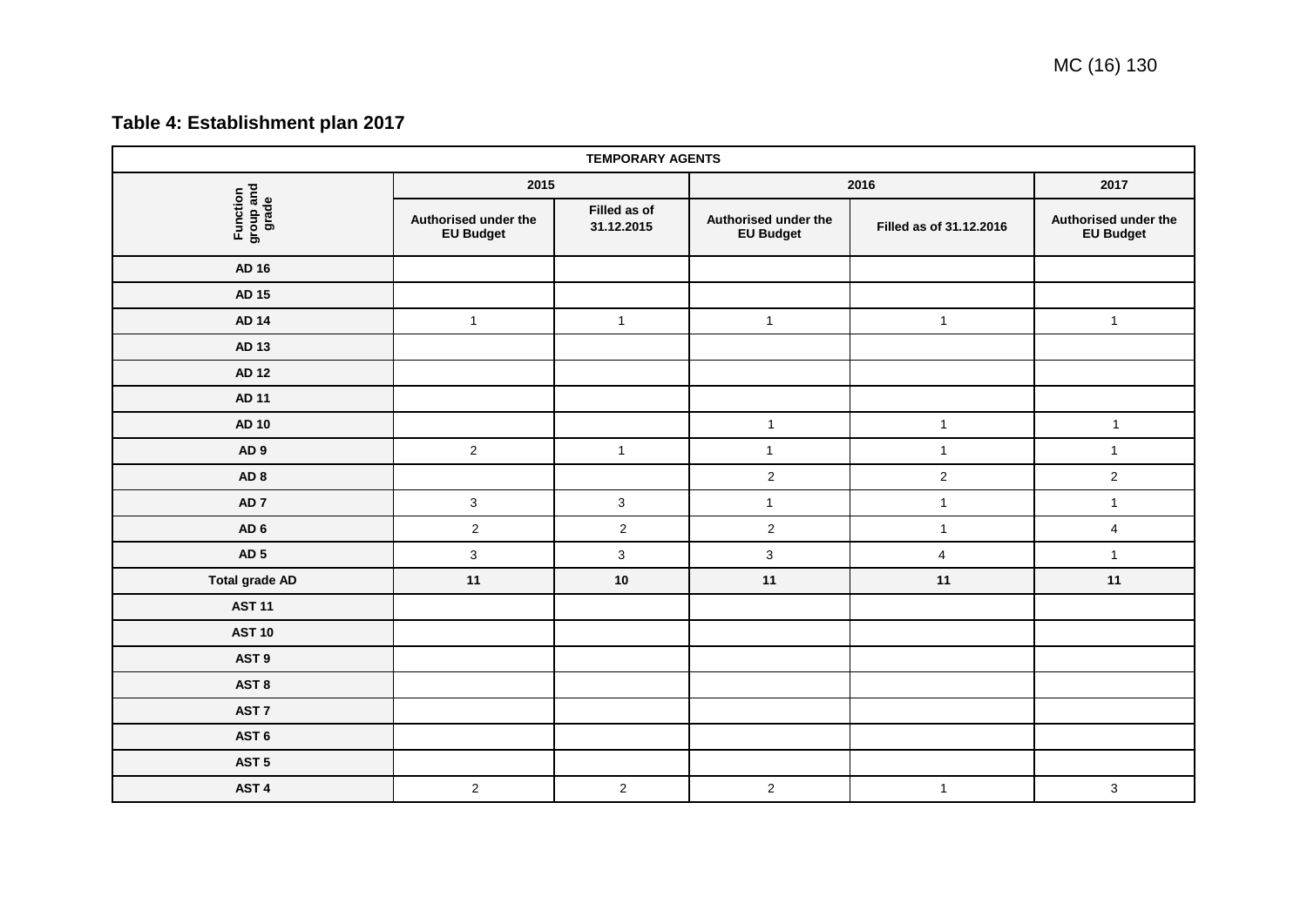| <b>TEMPORARY AGENTS</b>        |                                          |                            |                                          |                         |                                          |  |  |  |
|--------------------------------|------------------------------------------|----------------------------|------------------------------------------|-------------------------|------------------------------------------|--|--|--|
|                                | 2015                                     |                            | 2016                                     | 2017                    |                                          |  |  |  |
| Function<br>group and<br>grade | Authorised under the<br><b>EU Budget</b> | Filled as of<br>31.12.2015 | Authorised under the<br><b>EU Budget</b> | Filled as of 31.12.2016 | Authorised under the<br><b>EU Budget</b> |  |  |  |
| AST <sub>3</sub>               | $\mathbf{2}$                             | $\mathbf{2}$               | $\mathbf{2}$                             | $2^{10}$                |                                          |  |  |  |
| AST <sub>2</sub>               |                                          |                            |                                          |                         |                                          |  |  |  |
| AST <sub>1</sub>               |                                          |                            |                                          |                         |                                          |  |  |  |
| <b>Total grade AST</b>         | 4                                        | 4                          | 4                                        | $\mathbf{3}$            | $3^{11}$                                 |  |  |  |
| AST/SC 6                       |                                          |                            |                                          |                         |                                          |  |  |  |
| <b>AST/SC 5</b>                |                                          |                            |                                          |                         |                                          |  |  |  |
| AST/SC 4                       |                                          |                            |                                          |                         |                                          |  |  |  |
| AST/SC 3                       |                                          |                            |                                          |                         |                                          |  |  |  |
| <b>AST/SC 2</b>                |                                          |                            |                                          |                         |                                          |  |  |  |
| AST/SC 1                       |                                          |                            |                                          |                         |                                          |  |  |  |
| <b>Total grade AST/SC</b>      |                                          |                            |                                          |                         |                                          |  |  |  |
| <b>GRAND TOTAL</b>             | $15^{12}$                                | 14                         | 15                                       | 14                      | 14                                       |  |  |  |

 $\overline{a}$ 

<sup>&</sup>lt;sup>10</sup> Including a job offer already sent for the new Executive Support Assistant.

<sup>&</sup>lt;sup>11</sup> The post of Budget Assistant (AST 4) became vacant as of September 2016 and has not filled in with a view to implement a further cut in the establishment plan as of January 2017 for the redeployment pool.

<sup>&</sup>lt;sup>12</sup> The total headcount of 15 represents the decrease by 1 post (in comparison with the establishment plan of 2014) brought about by the Inter-institutional Agreement which stipulates a 5% reduction in the number of posts in the establishment plans of all institutions, bodies and agencies over a 5 year period.